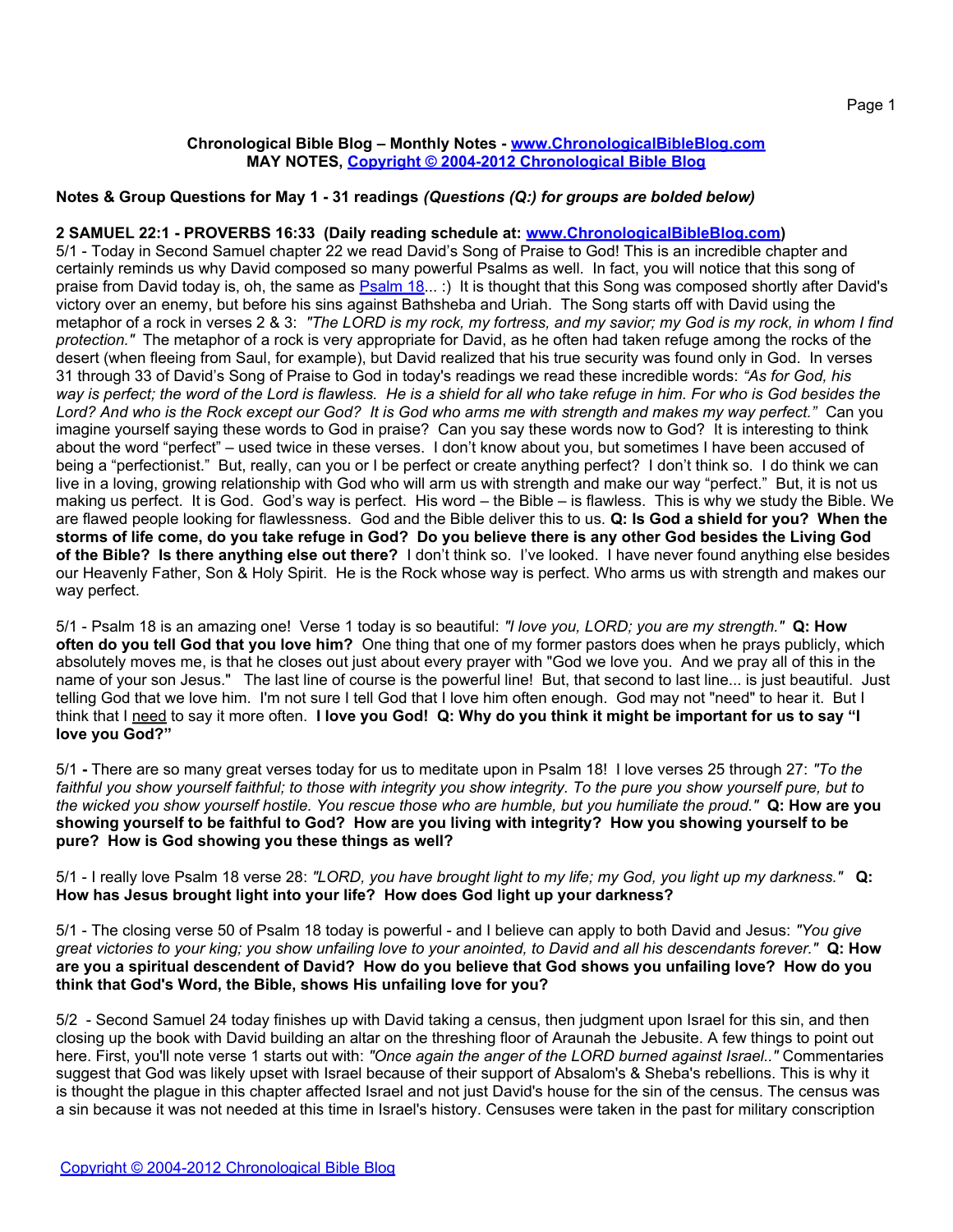& review of number of men before a war. But this was not a time of war. The census was a sin because David may have been taking this census just for his own glory & pride - to see how many people were under his reign. Even Joab asked David why he was doing this as we see in verse 3. The overall interesting thing to me about this chapter is that many commentaries suggest that it was placed at the end of the book of Second Samuel for the primary reason of setting the stage for the building of the Temple by Solomon in First Kings. The very interesting note about Araunah's threshing floor that we read about today is that it is believed to have been located on Mount Moriah! Yes, the same Mt. Moriah where Abraham nearly sacrificed Isaac. And the same spot where the Temple was to be built by Solomon! So, this brings to light the importance of David actually buying the threshing floor from Araunah and not just taking it for free, as was offered. David not only bought the threshing floor to build the altar for the burnt & peace offerings, but he bought the land for the Temple of the Lord to soon be built on by his son Solomon! Pretty interesting to note as we close out this amazing book of Second Samuel.

5/2- In First Chronicles 21 we read about David taking a census after being tempted by Satan. Satan didn't force David to do this - Satan tempted him and David fell prey to the temptation. This census was a sin because David was seeking to demonstrate how mighty "his" army was - when he should have realized all that he had came from God and that David's true strength came from God and not his army. The census was a sin of pride. (And it is very interesting to note that Joab, who is not one known for his scruples, realizes this census is a sin!) And so we read in verses 14 & 15 - *"So the LORD sent a plague upon Israel, and seventy thousand people died as a result. And God sent an angel to destroy Jerusalem. But just as the angel was preparing to destroy it, the LORD relented and said to the death angel, "Stop! That is enough!" At that moment the angel of the LORD was standing by the threshing floor of Araunah the Jebusite."* Q: Have you ever struggled with the sin of pride? Have you seen how destructive this sin can be?

5/2 - In 1 Chronicles 21 we read about David buying Araunah's threshing floor to build an altar to the Lord to offer sacrifices on to stop the plague (which occurred due to the sin of the census). Well, in First Chronicles 22 verse 1 we read this: *"Then David said, "This will be the location for the Temple of the LORD God and the place of the altar for Israel's burnt offerings!"* This is Araunauh's threshing floor that is going to be the location for the Temple. The very interesting note about Araunah's threshing floor is that it is believed to have been located on Mount Moriah! Yes, the same Mt. Moriah where Abraham nearly sacrificed Isaac. And the same spot where the Temple was to be built by Solomon! So, this brings to light the importance of David actually buying the threshing floor from Araunah and not just taking it for free, as was offered in yesterday's readings. David not only bought the threshing floor to build the altar for the burnt & peace offerings, but he bought the land for the Temple of the Lord to soon be built on by his son Solomon!

5/3 - In First Chronicles chapter 24 today we read about the divisions of the priests and the Levites. It is important to note that the priests and Levites had differing roles. The priests actually performed the sacrifices whereas the Levites assisted the priests in their duties - including assisting in the sacrifices, playing music, baking goods, and care of the Tabernacle/ Temple (to name a few things the Levites did). Both priests and Levites were from the tribe of Levi, but the priests also had to be descendants of Aaron, the first high priest of Israel. More details on the duties of the priests and Levites are [at](http://www.3dbibleproject.com/en/temple/details/priest_service.htm) [this](http://www.3dbibleproject.com/en/temple/details/priest_service.htm) [link](http://www.3dbibleproject.com/en/temple/details/priest_service.htm). Ever wonder why we have music in church today? First Chronicles 25 verse 1 could be where the stage is set for the tradition of music in our worship services! *"David and the army commanders then appointed men from the families of Asaph, Heman, and Jeduthun to proclaim God's messages to the accompaniment of harps, lyres, and cymbals."* **Q: Do you find music in church to be inspiring? Do you worship God with music in church? Why do you suppose music moves people so profoundly in church? Do you think music can bring people closer to Jesus? Has music brought you closer to Jesus?**

5/4 - It is interesting to read about the various gatekeepers, treasurers, officials, military commanders and leaders in today's First Chronicle readings! In some ways it is sad to read about how well organized things were - knowing that the destruction of Jerusalem and the Temple and the exile to Babylon is coming up. All of this organization will be destroyed. Why? Because of sin. Sin destroys. Sin kills. So sad. It is true that the lineage from Abraham to Judah to David will of course continue through to Jesus and now to us as spiritual descendants. But, the nation of Israel at this time of First Chronicles, with all of it's great organization, will later fall because the leaders and people will turn their backs on God in sin. In disobedience. **Q: Is there a lesson for us in this today? Do you see the dangers of sin? Of how it can destroy everything you hold dear?** Please - flee from sin. Jesus can set you free from the bondage of sin. Don't lose everything you hold dear to something as stupid as sin. Sin will sell you lies and leave you with nothing.

5/4 - Today's readings are a nice transition from the reign of King David to his son Solomon. Our readings today set the transition scene nicely in First Chronicles 28 verses 1 & 2: *"David summoned all his officials to Jerusalem--the leaders*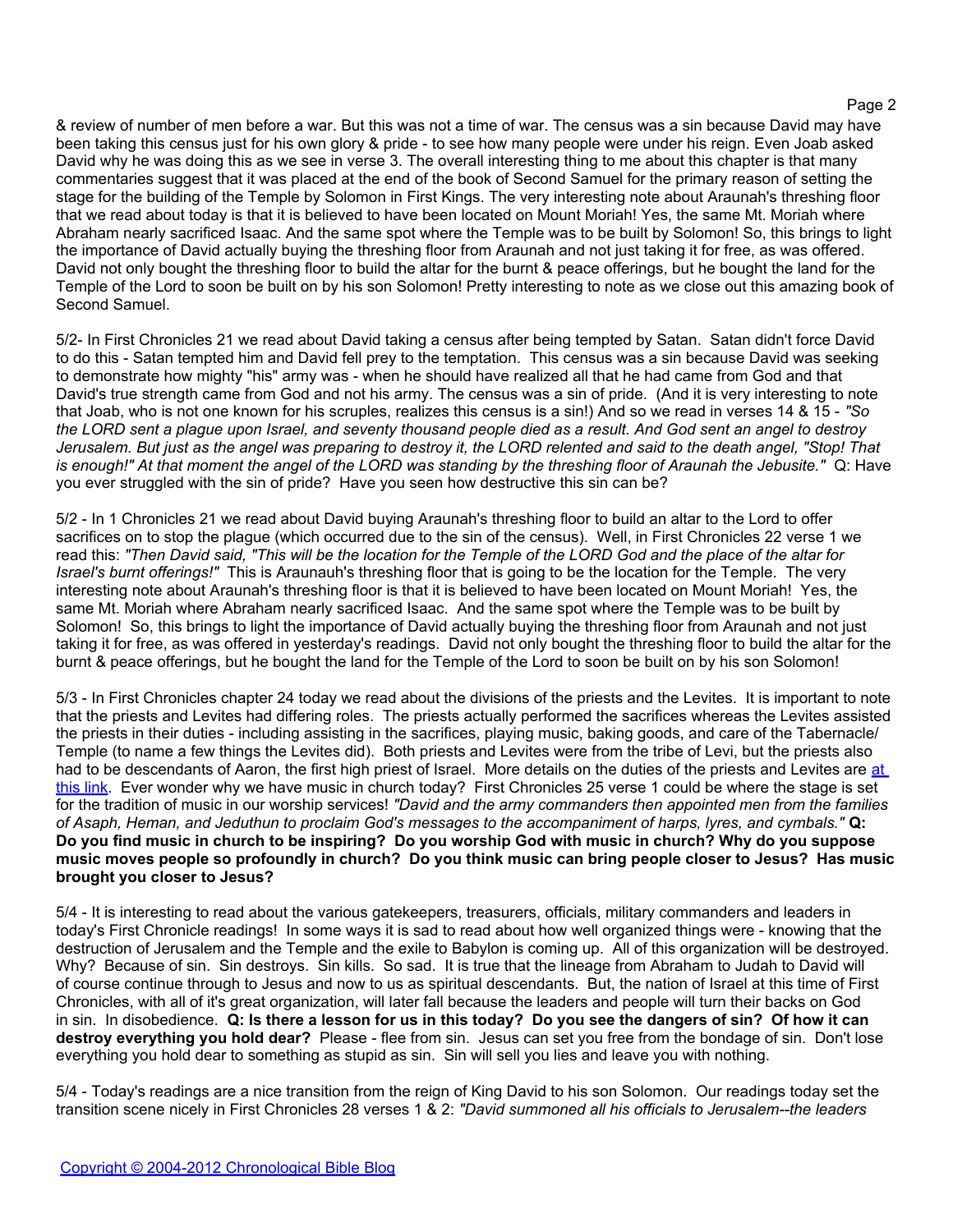*of the tribes, the commanders of the twelve army divisions, the other generals and captains, the overseers of the royal property and livestock, the palace officials, the mighty men, and all the other warriors in the kingdom. David rose and stood before them and addressed them as follows: "My brothers and my people!""* One thing that really stood out to me in David's address to his officials today was his absolute passion for God's Temple! David was so passionate about making sure the Temple was prepared for his son Solomon to build it. Yes, true, God gave David the plans for the Temple. :) **Q: But... what about us in our lives today... does God give us any "plans" for our lives today? What about the Bible? Is the Bible a "plan" for our lives today that we should follow?**

5/5 - I love David's prayer of praise to God today in 1 Chronicles 29 verses 10 through 12: *"O LORD, the God of our ancestor Israel, may you be praised forever and ever! Yours, O LORD, is the greatness, the power, the glory, the victory, and the majesty. Everything in the heavens and on earth is yours, O LORD, and this is your kingdom. We adore you as the one who is over all things. Riches and honor come from you alone, for you rule over everything. Power and might are in your hand, and it is at your discretion that people are made great and given strength."* **Q: Have you ever prayed a prayer of praise like this to God? Would you like to?** You could do so right now!

5/5 - Today we begin First Kings! First Kings is an amazing book of the Bible. We'll be diving into David's son Solomon's reign and the building of the First Temple in Jerusalem. You'll recall that Solomon wrote many of the Proverbs, and in chapter 3 of First Kings this week we will learn why Solomon had the wisdom to be able to write such amazing proverbs that have stood the test of time for some 3,000 years!

Book: First Kings

Author: Unknown Date: Sixth century B.C.

Content: First and Second Kings form one book in the Hebrew Bible and are considered to be prophetic literature, probably because a prophet put the books together. The two books cover a period of approximately 350 years, when kings ruled the land, hence the name of the book. First Kings begins with the death of David, followed by a description of Solomon's reign, including the building of the first Temple in Jerusalem. The split of the kingdom into Israel (North) and Judah (South) is described, ending with the great conflict between Elijah the prophet, and Ahab, the king of Israel. Theme: The fact that a history book is considered to be prophetic is important. It shows that God speaks to us from the past, as well as from the present experience of others. These events are recorded so that we will not make the same mistakes again. The conflict between Elijah and Ahab shows God's immediate involvement in human life and his concern for human affairs. First Kings particularly shows the disastrous effects of social evil upon the spiritual life of a nation. *(Above commentary is from Tyndale Publishers "The One Year Bible Companion" p. 6)*

5/5 - First Kings chapter 1 is quite a chapter today! David is old! Adonijah claims the throne! David makes Solomon King! Quite a dramatic chapter, eh? Adonijah was David's 4th oldest son, and probably the eldest son living at this time. First son Amnon was killed by Absalom. Second son Daniel was probably not living at this time. Third son Absalom was killed in his rebellion. So, fourth son Adonijah thought now was his moment to shine. Well, as Paul Harvey would say, "now for the rest of the story..." The chapter tells us the story well. Solomon was clearly God and David's choice for the kingship. **Q: What is your reaction to reading about the struggle for the Kingship of Israel? Any similarities to our struggles for power today?**

5/6 - Dramatic readings in First Kings chapter 2 today! David's final instructions to Solomon include some strong words about how Joab & Shimei should die. And later in First King's, these words come to fruition. It is an interesting thing to read about the blood and deaths caused by some of our fathers of our faith - David & Solomon and the list will go on. I think the thing I take away from all of this is that in the B.C. age, "eye for an eye, tooth for a tooth" ruled the day. People "got what they deserved" so to speak... It essentially kept the peace in a barbaric age. But, we were fortunate to have Jesus Christ come into our world and be the final sacrifice and change the rules. Jesus died on a cross. Jesus got what WE deserved. He changed the whole eye for an eye Law to a higher law of love & grace. We deserve condemnation. Thanks to Jesus, we are given eternal life through the free gift of faith in his life, death and resurrection. I think it is always important for us to remember that Jesus got what we deserved... this is why Jesus is called Savior! **Q: How are you seeing the need for Jesus in our Old Testament readings? Do you see that Jesus is needed to redeem us?**

5/6 - Psalm 4 is a wonderful Davidic Psalm. Verse 7 stands out: *"You have given me greater joy than those who have abundant harvests of grain and wine."* **Q: How has God's Spirit given you greater joy than any amount of money or material goods or even human love can give? How are you experiencing God's holy joy in your life currently?**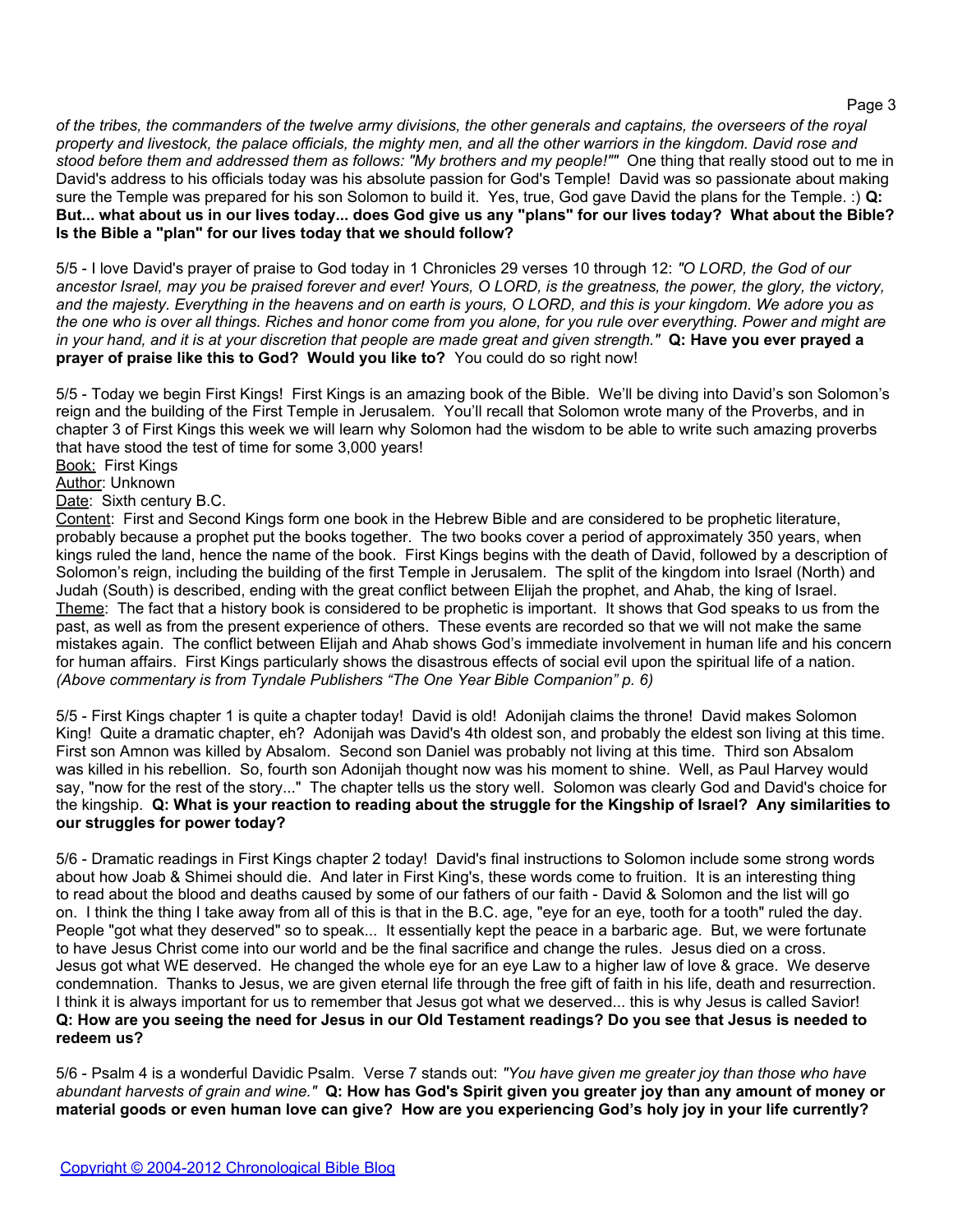5/6 - Psalm 5 verse 3 reads: *"Listen to my voice in the morning, LORD. Each morning I bring my requests to you and wait expectantly."* This is a great reminder to pray in the mornings - before we start the hustle and bustle of the day. I know that many of you are reading the One Year Bible readings in the morning, which I think is a great way to start your day! I do see a huge positive difference in my day if I do pray to God in the morning and pray specifically about the upcoming day - and pray for others that I will interact with that day as well. Praise God for the morning! **Q: what do you do in the morning to set your mind and heart on God? Is it prayer, reading the Bible, reading other devotions?** 5/6 - As I read Psalm 6, it seems very penitential to me - like David was making a confession of sins and praying for forgiveness from God. **As you read through these verses, have you ever felt like this?** I have. And it ain't fun. But, it's part of the healing process. I do think we need to allow ourselves to get fully broken before God before we get fully healed. We can't mask over or hide from God what's really going on - we have got to put it all out there on the table before God, for him to be able to truly fix it. However - there is great encouragement and confidence from David in this Psalm in verse 9: *"The LORD has heard my plea; the LORD will answer my prayer."* The Lord will hear your plea! The Lord will answer your prayer! Please plea and pray to him if you need to. He will listen and answer.

5/6 - Psalm 8, verses 3 & 4 I love: *"When I look at the night sky and see the work of your fingers-- the moon and the stars you have set in place-- what are mortals that you should think of us, mere humans that you should care for us?"* What I love about this verse is that before I had faith in Jesus, and even God, I used to always look toward the night sky and just be amazed by the stars! I would always think to myself - there is no way that this all just happened by chance. There's gotta be something bigger going on making all of this happen. The night sky was evangelizing me!! :) What a beautiful thing. **Q: How have you ever had the experience of nature, God's creation, evangelizing you? When you are out in nature, how do you offer up praise and thanks to God for His amazingly beautiful creation?**

5/6 - Psalm 9 verse 9 stood out at me today: *"The LORD is a shelter for the oppressed, a refuge in times of trouble." Q:*  **When we are in trouble, do we run to God for shelter? Or do we look elsewhere? Where will we ultimately find true peace and rest from the storms of life? Do you believe that the Bible is a haven for you in the midst of the storms of life?**

5/6 - Psalm 9 verse 18 is so true and powerful: *"For the needy will not be forgotten forever; the hopes of the poor will not always be crushed."* This is a great reminder that God's heart is for the poor in this world! **Q: If God's heart is for the poor - should our heart be for the poor too? How is your heart for the poor these days? How do you remember the poor and their hopes? TOPICAL: How do you see God's heart for the poor in Haiti today?**

5/6 - Today we read Psalm 11, which is one that you might miss the full meaning of if you didn't know some of the commentary behind this Psalm. Basically in this Psalm King David is expressing his unshakable trust in God to other people around him who are very scared of enemy attacks. Knowing this - check out verse 1: *"I trust in the LORD for protection. So why do you say to me, "Fly to the mountains for safety!"* **Q: Like David, do we really trust in God for our protection? Or do we sometimes rely on others or our own cunning - or, our own fear - for protection? Are there times when we are faced with a challenging situation that we feel like running away from it? "Fleeing to the mountains" for safety? When, instead, should we simply trust in God for our protection and move forward in spite of the fear within us? Is there an area of your life where you need to turn over more trust in God for ultimate protection?**

5/7 - Psalm 12 verses 1 & 2 are intriguing verses for me - *"Help, O LORD, for the godly are fast disappearing! The faithful have vanished from the earth! Neighbors lie to each other, speaking with flattering lips and insincere hearts." Q:* **Are there days when you feel like this?** I think there are some days when I do... but not too many. I guess I sometimes wonder about the state of my heart - or if I've gotten enough sleep the night before :) - when I feel like this Psalmist does. It is interesting how this verse goes into people talking with "flattering lips and insincere hearts". I do notice right away when that's happening... particularly the insincerity. **Q: Maybe this is something we should ask of ourselves - do we talk at times with flattering lips or insincere hearts? Or are we sincere people?** I like that thought... being a sincere person. I pray that we all are and can become more and more "sincere" in our dealings with each other and that we would just simply be sincere people. **Q: Are you a sincere person? Do you want to be sincere? Was Jesus a sincere person?**

5/7 - Psalm 13 is thought to be a prayer by David for recovery from a grave illness, based on verse 3: *"Restore the light to my eyes, or I will die."* Yet, even in the midst of this serious illness, David amazingly proclaims in verse 5: *"But I trust in*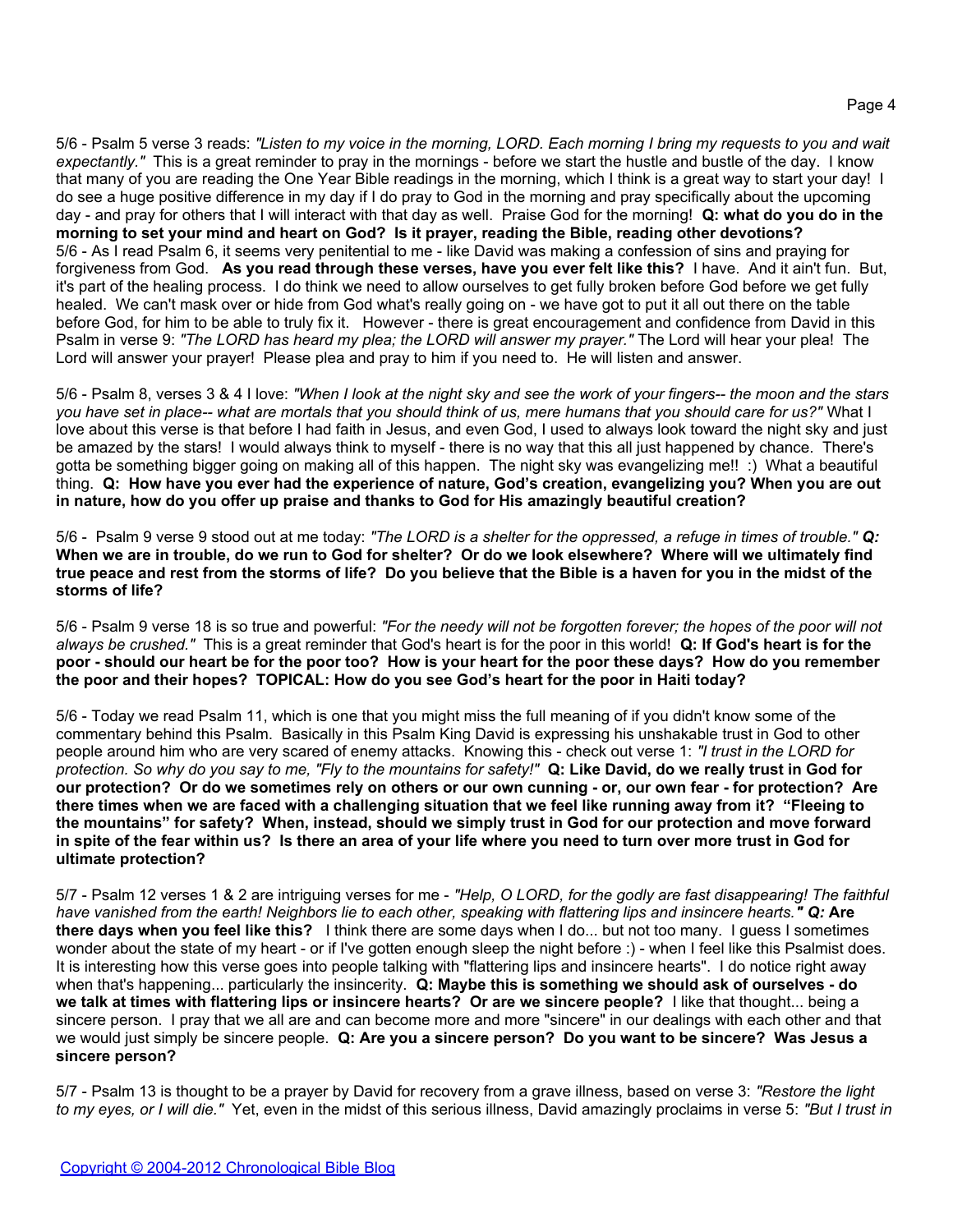## *your unfailing love." Q:* **How about you? When you are sick or in the midst of a very challenging or sad situation, do you trust in God's unfailing love? Always? No matter what is going on around you? Do you trust that God will ultimately restore the light to your eyes?**

5/7 - Psalm 14 could be seen at first glance as a discouraging Psalm...Particularly as we look at verse 3: *"But no, all have turned away from God; all have become corrupt. No one does good, not even one!"* I think it is important to keep in mind that there is truth in this verse (particularly if we ever start thinking we're "good" and others around us are not...). But also I think it's good to keep in mind that this verse was written before Jesus came to the earth. Jesus was perfect. And through His resurrection we are called toward greater holiness and ultimately perfect goodness once we meet Jesus face to face in heaven. Jesus gives us the hope spoken of in the closing of this Psalm in verse 7: *"Oh, that salvation would come from Mount Zion to rescue Israel! For when the LORD restores his people, Jacob will shout with joy, and Israel will rejoice."* **Q: Do you recognize the salvation that has come to us? Are you shouting for joy for this salvation? Are you rejoicing!?**

5/7 - Psalm 15 verses 1 & 2 today are awesome: *"Who may worship in your sanctuary, LORD? Who may enter your presence on your holy hill? Those who lead blameless lives and do what is right, speaking the truth from sincere hearts."* Psalm 15 was written for those that wished to have access to God in his Temple in Jerusalem. However, I do believe that today, through Jesus, anyone can worship God anywhere - in a church or in our homes or wherever we find ourselves. However, I do think there is truth in these Psalm verses in that we can worship God beautifully by living a blameless life (not perfect life - only Jesus was perfect this side of heaven - we will need to confess sins & repent), doing what is right, and speaking the truth from sincere hearts. I do believe these are acts of worship that demonstrate our friendship with God and our growth in becoming more like his son Jesus in our lifetimes. **Q: How do you seek to lead a blameless life? How do you seek to do what is right? How do you speak the truth from a sincere heart? How do you seek to worship God in some way each and every day?**

5/7 - Today we read Psalm 16, which I absolutely love! I could probably share with you some thoughts on just about every verse in this Psalm. Verse 1 tells us: *"Keep me safe, O God, for I have come to you for refuge."* **Q: When has God kept you safe when you've come to Him for refuge?** And verse 2 is so true: *"I said to the LORD, "You are my Master! All the good things I have are from you.""* Everything good thing in our life - absolutely everything good thing in our life comes from God. **Q: How have you experienced this?** Verse 3 reminds me to rejoice for and pray for our pastors and spiritual mentors: *"The godly people in the land are my true heroes! I take pleasure in them!"* **Q: How do you appreciate your pastors / ministers / priests and spiritual mentors? How do you appreciate other godly people you know too? Are they true heroes? Do you pray for these folks regularly?**

5/7 - In Psalm 17 David appeals to God as Judge when he is being attacked by foes. Verse 7 is a great prayer and comfort! *"Show me your unfailing love in wonderful ways. You save with your strength those who seek refuge from their enemies."* **Q: How do you seek refuge with God from whatever might attacking you? How do you believe that God will show you his unfailing love in wonderful ways? How have you been saved by God's strength? How have you sought refuge with God from your "enemies"?**

5/7 **-** Psalm 19 – I do encourage everyone to really read through and meditate on every verse in this Psalm of David and how this Psalm might be speaking to you this week. Please do take a few minutes to go through the Psalm twice if possible and really reflect upon it. You may even want to journal to God some thoughts or ideas or prayers that come to you through reading this Psalm. I find verse 14 in this Psalm to be so powerful – again in large part because one of my former pastors often sang a worship song that simply repeats this verse over and over again – and what a beautiful prayer it is for each of us to repeat over and over again as well: *"May the words of my mouth and the meditation of my heart be pleasing in your sight, O LORD, my Rock and my Redeemer."* **Q: How are the words of your mouth and the meditation of your heart pleasing in God's sight? How is God your Rock? How is God your Redeemer?**

5/7 - Psalm 20 is a prayer for a king as he goes out into battle - check out verses 1 through 5 again and you can imagine a group of people saying these words to the king. Maybe another way to read this Psalm, personally, is as a prayer for yourself as you go out into battle against a sin or a struggle in your life. And this verse 5 then is for you as you go into this battle: *"May we shout for joy when we hear of your victory, flying banners to honor our God. May the LORD answer all your prayers."* Amen! Let the banners fly soon in your life! **Q: How do you invite God into the "battles" in your life? Is there a battle in your life right now that you can share with the group? How can they pray for you in this battle?**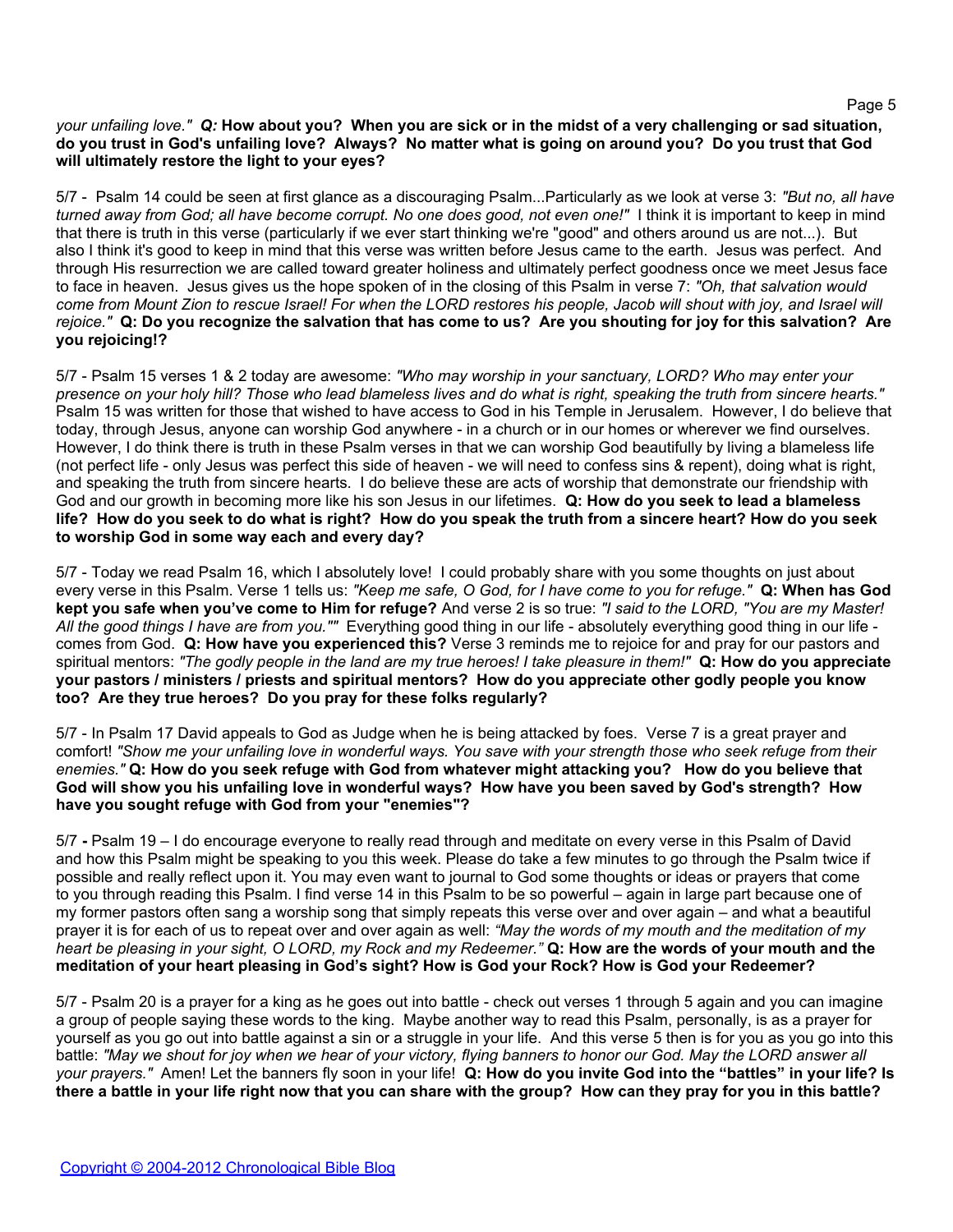5/7 - Psalm 21 today follows up Psalm 20 from yesterday - yesterday's being a prayer for victory for the king as he goes out to battle - and today's being a psalm of praise for victories granted to the king. I like the credit given to God in verse 1: *"How the king rejoices in your strength, O LORD! He shouts with joy because of your victory."* The king is not rejoicing in his own strength. He is not claiming victory as his. He is giving credit to God! How about you in your life today? **Q: How do you give credit to God for the blessings and gifts he has given you? What is a time in your life when you shouted for joy and rejoiced because of God?**

5/8 - Psalm 22 is an amazing Psalm! This Psalm is the most quoted Psalm in the New Testament. Re-read this Psalm again and see if you see parallels to Jesus' crucifixion? There are a lot in this Psalm. I realize that reading Psalm 22 and seeing some of the images I posted up can evoke a lot of emotions. **Q: I am wondering, how often do you meditate upon Jesus' passion and death? Do you do this just around Good Friday / Resurrection Sunday each year? Or more often? How do you meditate upon the Lord's passion and death? Are passion plays, movies, or books helpful for you to do this? Or are their other things you read or watch or do? Do you think we should or should not meditate upon Jesus' passion and death more often than once a year? Why or why not?**

5/8 - What's one good reason to go to church at all? Check out Psalm 22 verse 22: "*Then I will declare the wonder of your name to my brothers and sisters. I will praise you among all your people."* Praising God with other brothers and sisters through worship, tithing, learning, serving and being in community in church is a great reason to go to church! To declare the wonder of God's name! To praise God among all his people. Wow... yes... this is church! **Q: How important is your church in your life today? How has church grown (or not grown) in importance in your life over time?**

5/8 - Psalm 23! What a Psalm!! This is the first Psalm for sure that I ever really read and was comforted by without a doubt. Psalm 23 is a profession of joyful trust in God as the good Shepherd-King by David. **Q: How has Psalm 23 ever comforted you in your life? What has this Psalm meant to you?**

5/8 - Psalm 24 is a beautiful Psalm! Check out this brief snippet of commentary on this Psalm from bible.org: "The Israelites have returned from a battle with the Canaanites. They are proceeding up to the sanctuary on the holy mount to give praise to Yahweh for the great and mighty victory in battle, carrying with them the Ark of the Covenant, the symbol of Yahweh's presence with them. As they approach the gate, they are met by the Levites who function as gatekeepers. It is their part to ask who may enter the sanctuary of the Lord; and it is the priests' part to answer with the stipulations from the Law. Whoever meets these qualifications may enter and fellowship with Yahweh... The psalm then concludes with the worshipers calling to the gates to make way for Yahweh to come in to His sanctuary, for why should the King of Glory stoop to [g](http://blank/)o under a doorway? " This quote is from, and there is much more commentary on Psalm 24, [at](http://blank/) bible.org at [this](http://blank/) [link](http://blank/).

5/8- Psalm 25 has some amazing verses today! I think I could write some reflections and questions on each of the verses today... Maybe a good thing for each of us to do is to re-read this Psalm today and really reflect on what the verses are saying to our hearts. David wrote this Psalm as a prayer for God's mercies when he was suffering affliction for his sins and when enemies were seizing this occasion to attack him. It's a very penitential Psalm. One that we might need to pray to God from time to time as David did. I do like verse 5 a lot and I believe it will speak to each of you going through the One Year Bible this year - *"Lead me by your truth and teach me, for you are the God who saves me. All day long I put my hope in you."* **Do you believe that reading God's Word each day is allowing you to be led by God's truth? Are you being taught each day?** Then - that last sentence in verse 5 is amazing. I cannot honestly say that all day long I put my hope in God. I pray that I do... but I think sometimes I drift away from putting my hope in God and I put my hope in myself - or maybe even sometimes I lose hope! I get discouraged about a situation. I get stressed. I worry. **Q: If we put our hope all day long in God, do you think we would get discouraged, stressed, or worried?** I don't think we would...

5/8 - Psalm 25 verse 15 really stood out to me today - *"My eyes are always looking to the LORD for help, for he alone can rescue me from the traps of my enemies."* I have come to realize more and more lately that the Enemy is indeed constantly setting traps for us. I don't mean to scare anyone here - but I think this is something very important for us to realize. It has been said that the greatest trick the Devil can play on us is to make us think that he does not exist. If we don't think the Devil exists, then we logically won't think that he's setting any traps for us. Let me assure you - this is clearly Biblical - the Devil exists. Evil exists in this world. Temptation exists. And evil does not rest. However - the good news - God is so much bigger and stronger and brighter (and this list can go on) than the Devil - the Enemy. David says in this Psalm that his eyes are ALWAYS looking to the Lord for help. Why? Because God, Jesus, and the Holy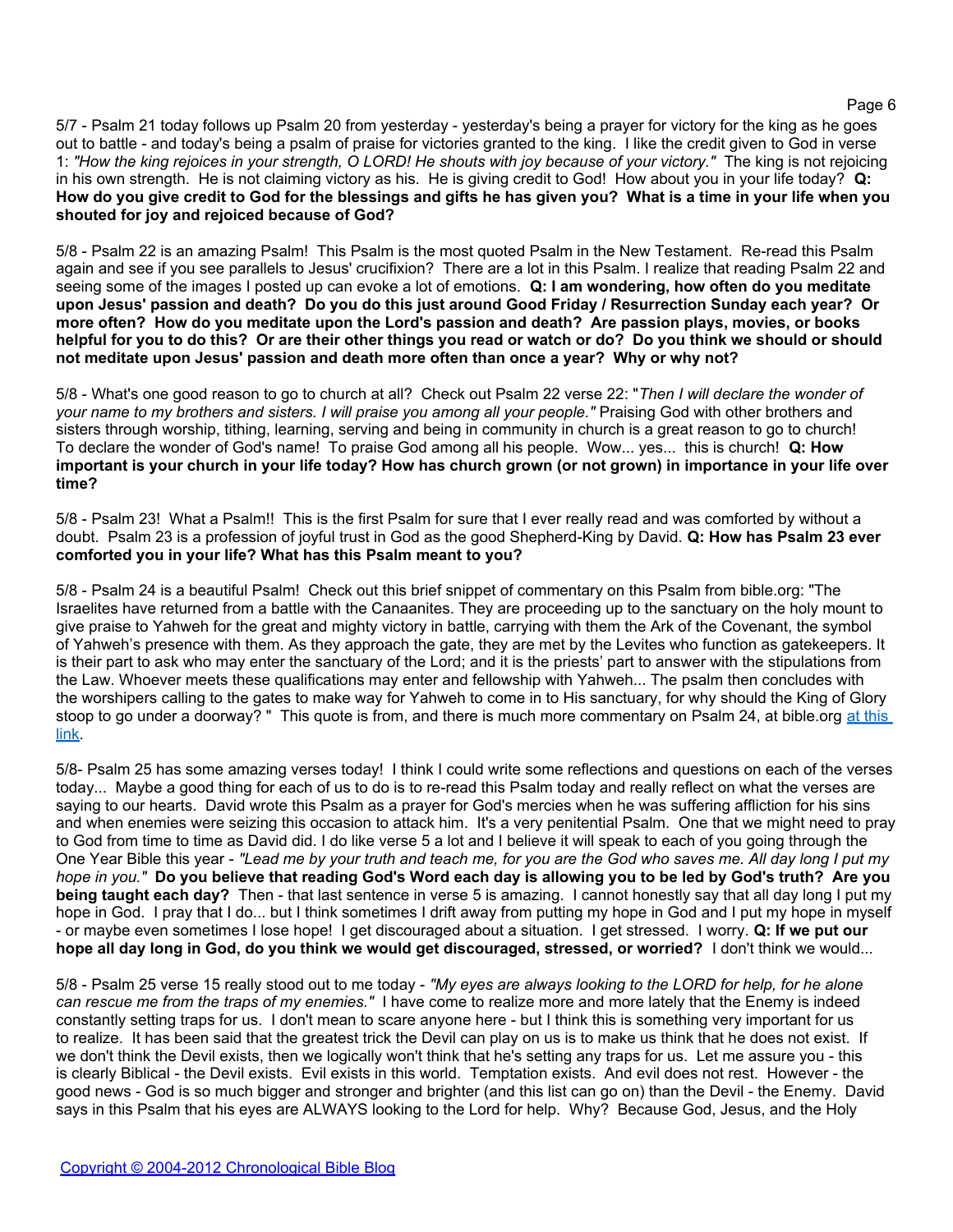Spirit alone can rescue us from the traps of the Enemy. Again, the traps are out there for us in this modern world. The temptations and dark alleys and wrong turns call to us unceasingly. But - again, great news here - we can be saved from all of that nonsense; all of that darkness; indeed all of that death, through a relationship with Jesus. Jesus saves. Jesus saves us from ourselves. From our sin. And from the Enemy that sets traps for us. **Q: Like David in this Psalm, are your eyes always looking to the Lord for help?** Please don't ever take your eyes off God and His mercies, power, and strength.

5/8 - Today in Psalm 26 verse 2 we read: *"Put me on trial, LORD, and cross-examine me. Test my motives and affections."* What a powerful reflection from David - God, test my motives and affections. **Q: What are your motives? Why do you do what you do in life? Whom are you doing it all for? What are your affections? Who do you pledge your loyalties to? Who do you give your heart to? Where are you investing your time, treasure and talents? Have you ever asked God to test your motives and affections?** Verse 8 of this Psalm reminds me of my church and I pray it reminds you of your church as well: *"I love your sanctuary, LORD, the place where your glory shines."* Wow... the place where God's glory shines! Yes, I do believe this happens in our churches - even if we maybe don't notice it sometimes. When we come together as the body of Christ each week, God's glory shines! **Q: What are some examples of ways you see God's glory shining in your church?**

5/9 - Psalm 27 verse 13 is so beautiful - *"Yet I am confident that I will see the LORD's goodness while I am here in the land of the living." Q:* **Do you have this same confidence? What are some examples of how you have seen God's goodness here in the land of the living? What are some examples of how you are sharing God's goodness with others here in the land of the living?**

5/9 - I love verse 11 today - *"Teach me how to live, O LORD. Lead me along the path of honesty."* Teach me how to live... what a beautiful prayer! God - Teach us how to live! Lead us along the path of honesty! Teach us how to live... And Psalm 27 verse 14 today is wonderful for us to meditate upon: *"Wait patiently for the LORD. Be brave and courageous. Yes, wait patiently for the LORD."* **Q: Is there an area of your life where you feel like you are waiting for the Lord to show up? How do you believe that the Lord will show up?** I pray that this Psalm will encourage within you the virtue of patience. The Lord will show up. Be brave and courageous. Yes, wait patiently for the Lord.

5/9 - Psalm 28 verse 2 stood out to me today - *"Listen to my prayer for mercy as I cry out to you for help, as I lift my hands toward your holy sanctuary."* The thing that stood out to me is the image of the Psalmist "lifting his hands" in prayer. **Q: Do you periodically lift your hands in prayer? Do you kneel when you pray? Close your eyes? Bow your head? What do you do to really signify your worship and praise of God? Do you think lifting our hands or doing other body movements can change the way we pray to God - rather than doing nothing unique with our body?** My quick thoughts are that we can absolutely pray at any time in any place without lifting our hands or closing our eyes or bowing, etc. I think this gets toward the idea of "praying unceasingly." However - I do think there is something special about the times in our day when we can really spend some quality quiet time with God in prayer. And the best way for me to personally do this is by really changing my body language first - by kneeling down, closing my eyes, bowing my head, maybe lifting my hands, etc. This somehow I think brings me closer to God - it doesn't bring God closer to me - he's always close. But, somehow, what I do with my body before & during prayer can definitely make a difference in how long I will actually pray to God and how deep into prayer & listening I will go. **How about for you?**

5/9 - I read an interesting commentary on Psalm 29 verse 2 today - *"Give honor to the LORD for the glory of his name. Worship the LORD in the splendor of his holiness."* This commentary suggested that possibly "worshiping God in the splendor of his holiness" may have been a call for the ancient worshipers to basically dress up before going to the Temple. To wear the proper white robes or garb for worship. And this made me think about how we dress for church today. **Q: I'm wondering if maybe we're getting too casual in the way we dress for church these days? I know in my grandparents' day, you were in a suit / nice dress. Today, it seems like we can go to church in just about whatever we want to wear - jeans, T-shirts, flip-flops, etc. And maybe this is okay? Maybe this is a good thing? Or maybe not?** Dennis Prager on his radio show talks about this very topic and says that if we were going to meet with the Queen of England, how would we dress? Obviously, we'd dress nicely. Well, if in church we're going to meet with the King of all creation, how then should we dress? At least as nicely as we'd dress for meeting with the Queen of England? Or no...? Please let me know your thoughts on this topic. **Q: Do you dress up for church? Why or why not? (I'll confess - I wear jeans to church... and sometimes even sandals in the summer...) Are we getting too casual with what we wear to church these days? Should we maybe learn something from this Psalm and "worship God in the splendor of his holiness"?**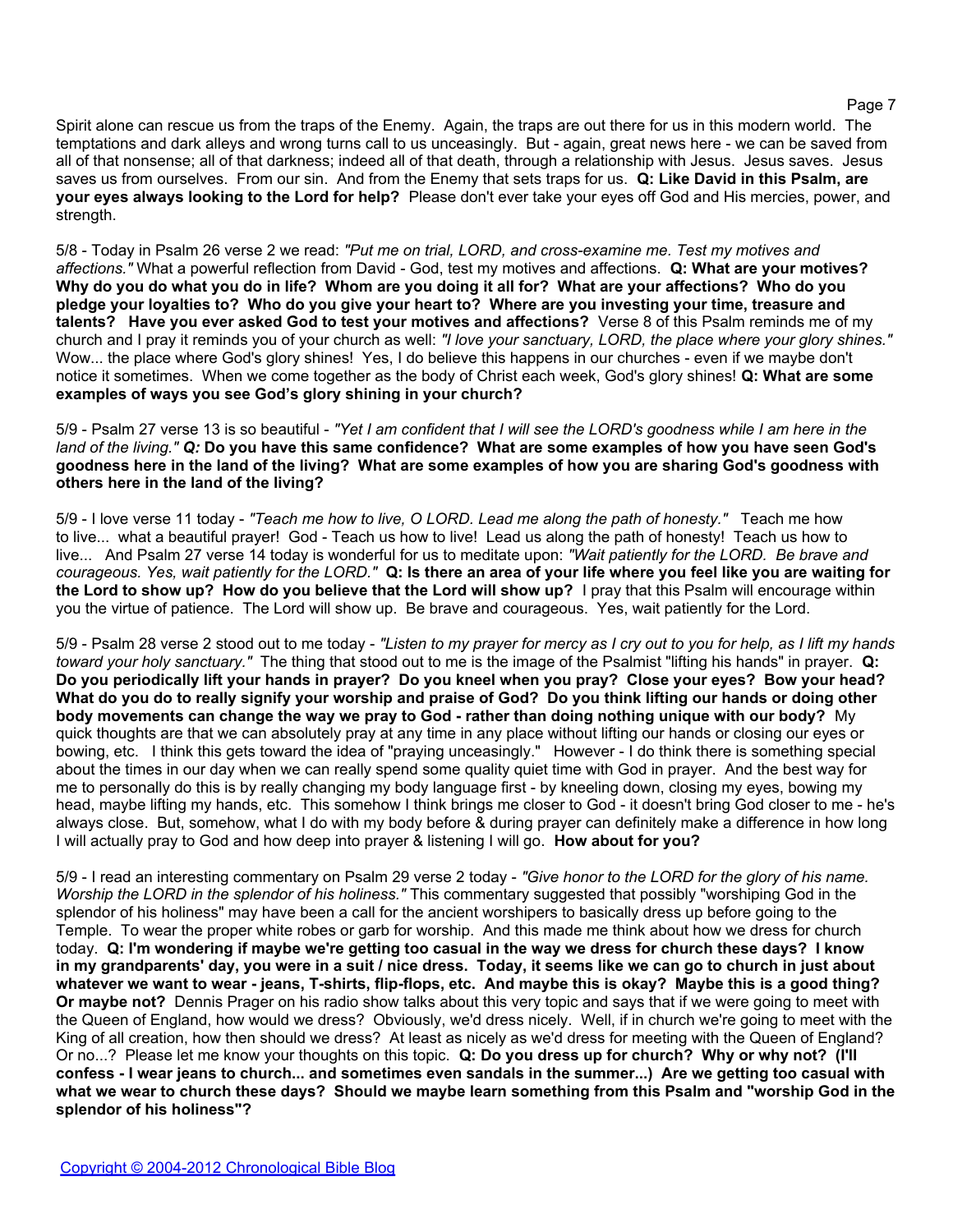5/9- Today in Psalm 30 verses 4 through 5 we read: *"Sing to the Lord; you saints of his; praise his holy name. For his anger lasts only a moment, but his favor lasts a lifetime; weeping may remain for a night, but rejoicing comes in the morning." Q:* **How does this verse speak to you? Do you believe that God's anger can last only a moment, but his favor last a lifetime? If you are weeping now in some area of your life, do you believe that God can bring rejoicing to you? Will you pray to God to grant you favor in this life and in life everlasting? Will you pray to God to heal any situation that you are weeping over today, and to bring you rejoicing tomorrow? Do you look forward to this rejoicing that will allow you to sing to the Lord as a saint and to praise his holy name?**

5/9 - Psalm 31 verse 1 is such a powerful start to this powerful Psalm of David's - *"O LORD, I have come to you for protection; don't let me be put to shame. Rescue me, for you always do what is right."* **Q: In your life today, do you need protection from something? If so, will you run to God for your protection? Do you believe that God can rescue you? Do you believe that God can save you from shame? Do you believe that God always does what is right?**

5/9 - Have you ever felt like Psalm 31 verse 10... *"I am dying from grief; my years are shortened by sadness. Misery has*  drained my strength; I am wasting away from within." I recently read C.S. Lewis' book "[A](http://blank/) [Grief](http://blank/) [Observed](http://blank/)". Have you read this? It is a very short book. But, wow, it is a powerful short book! It is a memoir C.S. Lewis wrote after the death of his wife and it is so incredibly thoughtful and moving as C.S. Lewis works through his grief and his questions for and about God. Psalm 31:10 reminds me of this book... though not really... it seems like C.S. Lewis didn't quite get as down as the level of this verse. Anyhow - great book I think for any Christian who has lost a loved one. **Q: What has been consoling for you during a time of loss? Do you have any other book recommendations for people who might be going through grief? Books that were helpful to you when you went through a time of grief?**

5/9 - This is a wonderful look at God's goodness in Psalm 31 verse 19: *"Your goodness is so great! You have stored up great blessings for those who honor you. You have done so much for those who come to you for protection, blessing them before the watching world."* **Q: Do you believe that God's goodness is indeed great? Are you honoring God with your life and your actions and your thoughts each day? Do you believe that God is storing up blessings for you? Do you believe that God will bless you if you go to him for protection?**

5/9 - Today we read Psalm 32, which is a wonderful testimony of joy about God's gift of forgiveness to us when we confess our sins to God! In Psalm 32 verses 1 & 2 we read: *"Oh, what joy for those whose rebellion is forgiven, whose sin is put out of sight! Yes, what joy for those whose record the LORD has cleared of sin, whose lives are lived in complete honesty!"* **Q: Do you agree with this Psalmist that there is joy in forgiveness? How do you confess your sins these days? Do you confess them verbally to someone else - a pastor / minister / priest / mentor / friend / accountability partner? Why do you confess them verbally? Do you confess your sins to God in prayer? After confessing your sins verbally or in prayer do you feel any different? Do you think confession is relevant? Do you think confession is a spiritual discipline that should be practiced regularly?**

5/10 - Per the NIV Study Bible, Psalm 35 today is an appeal to the heavenly King, as divine Warrior and Judge, to come to the defense of his servant David who is being maliciously slandered by those toward whom he had shown only the most tender friendship. I like verse 10 a lot: *"I will praise him from the bottom of my heart: "LORD, who can compare with you? Who else rescues the weak and helpless from the strong? Who else protects the poor and needy from those who want to rob them?"" Q:* **Have you recently praised God from the bottom of your heart? Do you think that anyone/ anything compares with God? Do you believe that God has rescued you and protected you? Perhaps many times when you have not even realized it?** I think about this on occasion. It is my hunch that God literally rescues us and protects us dozens if not hundreds if not thousands of times each and every day. And I think we typically miss it.... If we knew it, I am sure we would be praising Him from the bottom of our heart very frequently!

5/10 - Psalm 35 verses 22 & 23 are two very impassioned verses that I think we should take note of: *"O LORD, you know all about this. Do not stay silent. Don't abandon me now, O Lord. Wake up! Rise to my defense! Take up my case, my God and my Lord."* I think what these verses do is remind me that we don't have to always speak to God in "hushed" tones or in our "church voices". We can interact with God at any moment as we really are. I don't think we should try to hide our emotions from God. We should come before God at any time - as we are - and let Him take us from there... and heal us from there... **Q: When is the last time you literally cried out to God? Do you think it is healthy to cry out to God?**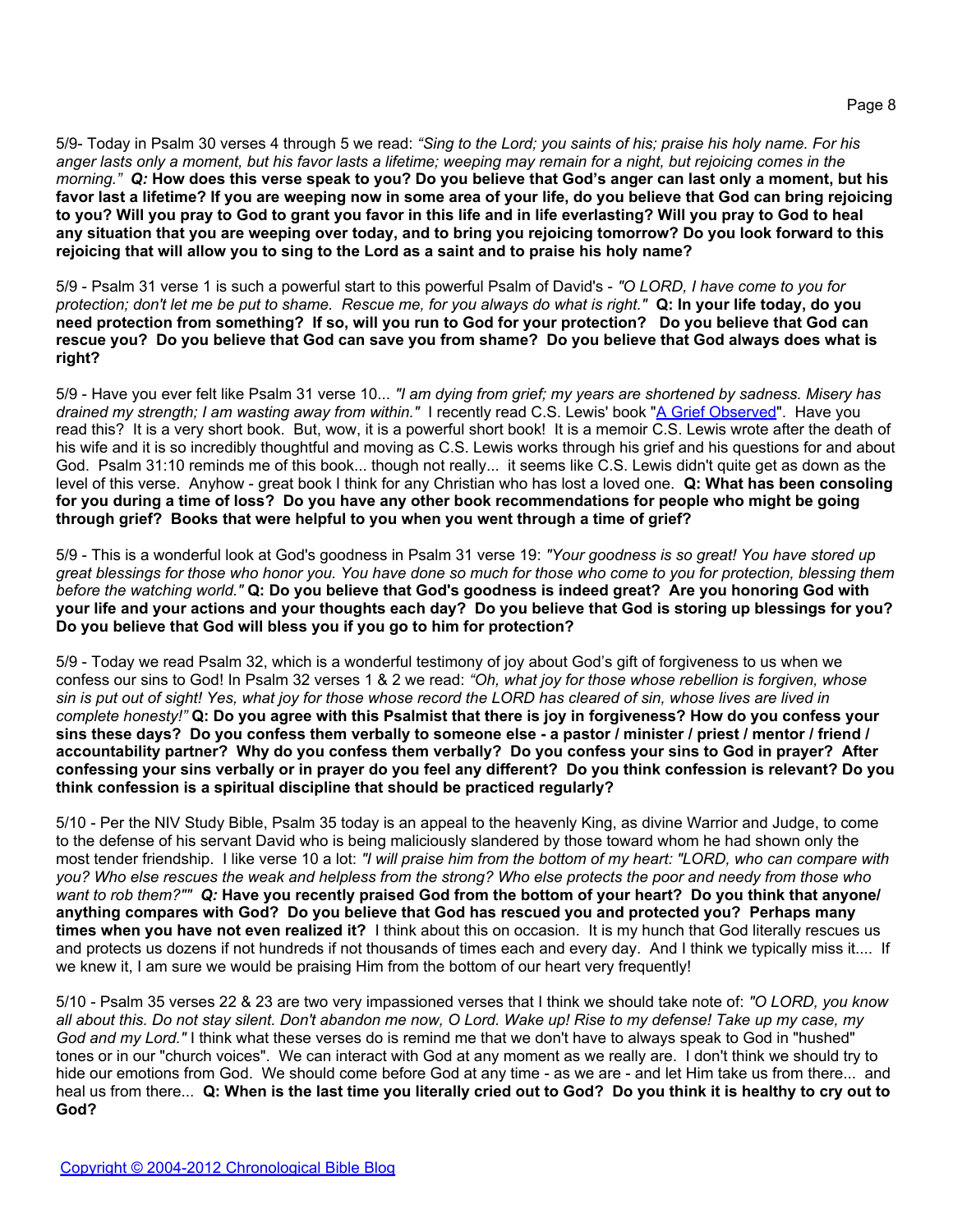5/10 - I love Psalm 36 today! There are some powerful verses in this Psalm... Starting off with verse 1 being a scary & true verse... *"Sin whispers to the wicked, deep within their hearts. They have no fear of God to restrain them."* Wow. I'll admit - I've been there. I know what it is like to have sin whispering deep within my heart. Thank God for the gift of Jesus - the savior of my world... Thank God for the gift of the fear of God. And thank God for the gift of the Holy Spirit who directs us along the narrow path - the path of life and light. I pray that verse 1 does not ring too true for you today - but if it does, please pray to Jesus to instead fill your heart with Jesus' Spirit, which is the only power that can truly dispel the whisper of sin within. **Q: Have you ever felt sin whispering to you? Do you think that sin can indeed whisper to our hearts? Can it whisper from within our hearts? Do we need more that just fear of God to restrain us from sin? How has Jesus freed you from the whisper of sin within your heart?**

5/10 - Today we read Psalm 37, which is most definitely a Wisdom Psalm! It's like we are reading Proverbs! I love verse 5: *"Commit everything you do to the LORD. Trust him, and he will help you."* **Q: Do you commit everything you do to God? EVERYTHING? Your waking life? Your sleeping life? Your job? Your relationships? Your family? Your finances? Your time? If so, do you trust that God will help you in everything you do in your life? Do you believe what verse 4 teaches?** *"Take delight in the LORD, and he will give you your heart's desires."* **I love that thought - take delight in God. Do you take delight in God each and every day? Do you believe that he will give you your heart's desires?**

5/10 - Psalm 37 verse 16 is powerful today - *"It is better to be godly and have little than to be evil and possess much."* I don't know what I can add to this.... I think you probably get it. :) Do you live it? Verse 23 is so amazing... *"The steps of the godly are directed by the LORD. He delights in every detail of their lives."* I don't mean to infer that I am godly here... but, I will admit that there are times in my life where I really sense that God is directing my steps - and taking care of every detail. And basically, it feels like I am sort of just going with God's flow. Things are just happening beautifully. And I do sense the Spirit often during these times. My sadness in this area is that I don't realize that God is directing my steps all of the time. And that he is delighting in every detail of my life - most of the time... :) I pray you and I will come to a greater awareness of this in our lives each and every moment: *"The steps of the godly are directed by the LORD. He delights in every detail of their lives." Q:* **How is God directing your steps today? Are you allowing God to lead your steps? Are there any areas of your life where you are not allowing God to lead your steps today?**

5/10 - Psalm 37 verses 30 & 31 read like amazing Proverbs: *"The godly offer good counsel; they know what is right from wrong. They fill their hearts with God's law, so they will never slip from his path."* **Q: How are you filling your heart with God's teachings? How are you doing this so that you will never slip from His path? How are you offering good counsel to those around you? When others around you see you, do they see someone that clearly knows what is right from wrong?**

5/10 - Psalm 38 is powerful. Verses 4 & 5 speak so much to our human condition - *"My guilt overwhelms me--it is a burden too heavy to bear. My wounds fester and stink because of my foolish sins."* Does this verse speak to you in any way, shape or form? If so, please consider then verse 18 - "But I confess my sins; I am deeply sorry for what I have *done."* **Q: Have you ever had overwhelming guilt? How were you healed of this guilt? Has confession of your sins every helped you get beyond guilt?**

5/11 - Today we read in Psalm 39 verse 5 – *"My life is no longer than the width of my hand. An entire lifetime is just a moment to you; human existence is but a breath."* This verse is a powerful verse for each of us to meditate upon. **Q: How does this verse speak to you? Do you feel like life moves fast sometimes? If so, how are you spending your time? Are you being intentional about how you invest your time? Are you being intentional about your work? Your friends? Your finances? Volunteering? Serving others? Loving others? Watching TV – or not watching TV? (Have I gone off on my "Kill Your Television" soap-box yet this year? :) I'll save it for a future post...) Do you think life really is "but a breath"? Are you spending your breath wisely? With your breath are you constantly loving God with all your heart and loving your neighbor as yourself?**

5/11- Today Psalm 40 verse 16 stood out to me for it's pure joy and praise - *"But may all who search for you be filled with joy and gladness. May those who love your salvation repeatedly shout, "The LORD is great!""* **Q: Does this verse resonate with you today? How have you searched for God in your life? Are you filled with joy and gladness because of that search? Do you love God's salvation? Do you shout praises to God for all he has done for you?**  Maybe if verse 16 does not resonate for you today, hopefully verse 17 can encourage you - *"As for me, I am poor and*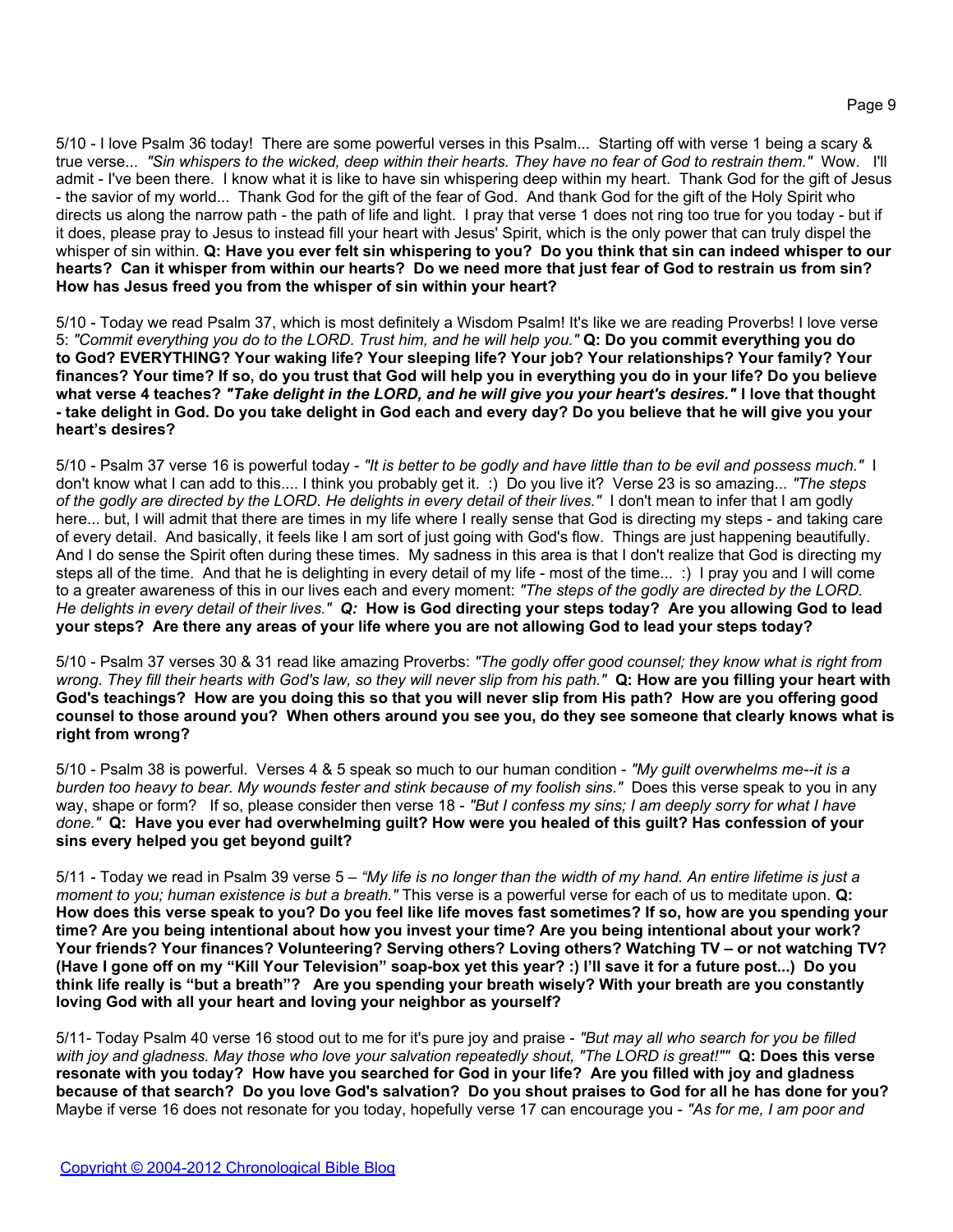*needy, but the Lord is thinking about me right now. You are my helper and my savior. Do not delay, O my God."* **Q: Do you believe that Jesus is thinking about you right now? How do you believe that Jesus is your helper and your savior?**

5/11 - Today we read in Psalm 41 verse 1 – *"Blessed is he who has regard for the weak; the LORD delivers him in times of trouble."* For some reason this verse really opens up my heart. Something about the word "weak." Maybe this verse really speaks to me because I myself feel weak at times. And yet, I am so blessed in so many ways. And I realize that there are so many others out there in this world who may not have the blessings that I have, and who are struggling through an extremely tough cycle of weakness. And I wonder – what am I doing to help those who are weak? Do I really have regard for the weak? **Q: Do you? What in your life really demonstrates that you have regard for the weak? How are you investing time or finances into the weak? Are you praying for the weak? Are you loving the weak?**

5/11 **-** If you've ever asked yourself - or ever been asked - **why do we need a Messiah? What is our need of Jesus?** Well, I think this question is clearly answered in verses 2 & 3 of Psalm 53 - *"God looks down from heaven on the entire human race; he looks to see if there is even one with real understanding, one who seeks for God. But no, all have turned away from God; all have become corrupt. No one does good, not even one!"* This is why we need Jesus. With Jesus, we indeed seek for God. With Jesus, we are blessed with the Holy Spirit to begin to have some real understanding. But without Jesus.... well, it reminds me of the old DC Talk song "In the Light" - "What's going on inside of me? I despise my own behavior. This only serves to confirm my suspicions, that I'm still a man in need of a Savior!" Amen...

5/11 - Today we read Psalm 55 verse 22, which is a beautiful reminder to all who believe in the risen Lord! *"Give your burdens to the LORD, and he will take care of you. He will not permit the godly to slip and fall."* Please do meditate on this verse a bit. Q: **Do you make it a habit of giving your burdens to the Lord? Or do you try to carry your burdens on your own strength? Is there a burden you are carrying today that you can give to the Lord? Will you? And do you trust that he will take care of you and not permit you to slip and fall?**

5/11 - Psalm 58 verse 11 stood out to me today - *""There truly is a reward for those who live for God; surely there is a God who judges justly here on earth.""* I think this is wise for us to remember that God indeed judges. We don't. We shouldn't. But God indeed judges justly. This verse also brings up the question – **Q: How are you living for God? What will your reward be? Are you looking forward to the reward?**

5/12 - Today we read Psalm 61, which has some powerful verses for us to meditate upon when the storms of life come crashing down upon us. This Psalm reminds us of who is indeed our true Rock – our true Refuge. **Q: Do you cry out to God in prayer during the storms in your life? When your heart grows faint, do you call on God's holy name, and allow him to lead you to his Rock? Do you believe that God can be your refuge? Your strong tower against the foe? Do you long to dwell in God's house forever? Do you long to take refuge in the shelter of God's wings?**

5/12 - Today we read in Psalm 62 verse 11 - *"God has spoken plainly, and I have heard it many times: Power, O God, belongs to you."* This is a powerful verse - no pun intended. . . :) Really, think about it. Where does power come from? Who gives power? Who takes it away? I think it is such a blessing when we truly understand this verse and then live it out. When we realize that we really have no power of our own. Any power - any thing - we have comes from God and God alone. And thank God for that. It's when we start believing we create or own or control power that we begin to get prideful or we'll misuse the power given to us. I think a great teaching on where power truly comes from comes from Jesus when he is before Pilate in John chapter 19 verses 10 & 11 - *""Do you refuse to speak to me?" Pilate said. "Don't you realize I have power either to free you or to crucify you?" Jesus answered, "You would have no power over me if it were not given to you from above.""* **Q: Where do you think your power to do anything at all comes from? Do you believe it was given to you from above? If so, how might truly realizing this change how you live your life? How might it change how you utilize the power given to you?**

5/12 - Psalm 64 verse 10 is beautiful - *"The godly will rejoice in the LORD and find shelter in him."* **Q: Do you consider God a shelter for your life? When storms come into your life, do you find shelter in God? How about the Bible? Is the Bible a sort of shelter in your life? Do you find refuge in the Bible?**

5/12 - Psalm 65 has some amazing verses about nature! I love verse 8 - *"Those who live at the ends of the earth stand in awe of your wonders. From where the sun rises to where it sets, you inspire shouts of joy."* **Q: When is the last time you have been inspired to shout for joy to God for the beautiful sunset he created?** Verse 7 of the Psalm says this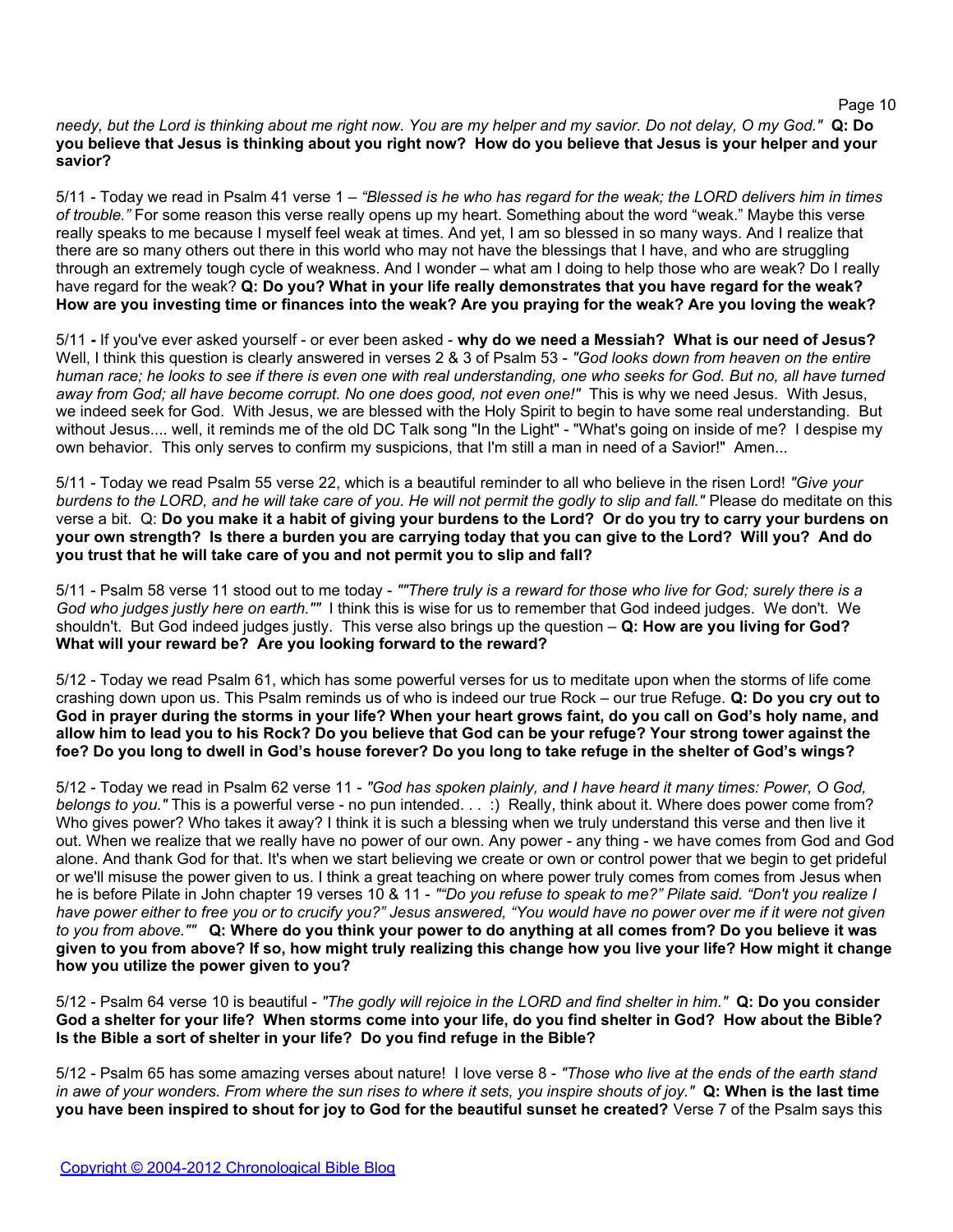- *"You quieted the raging oceans with their pounding waves and silenced the shouting of the nations."* **When is the last time you have stood in complete silence before God because of his beautiful Creation?**

5/12 - Today in Luke chapter 5 verses 31 & 32 we read this teaching from Jesus: *"It is not the healthy who need a doctor, but the sick. I have not come to call the righteous, but sinners to repentance." Q:* **How does this verse speak to you? Are you healthy or sick? Are you righteous or a sinner? Do you need Jesus? Are you heeding his call to repentance? Do you believe that Jesus is the one true Doctor who can heal you for eternity?**

5/12 - Psalm 67 verse 2 today sounds very Great Commission-ish: *"May your ways be known throughout the earth, your saving power among people everywhere."* It's interesting to read this verse when just recently I was reading a review in my local newspaper about a book that "exposes" evangelical Christians. (of which I am one) This book really dives into how "successful" evangelical Christians are in "recruiting" young adults ages 20 to 35 with their ministries. And this book reviewer - and the book author - were very disdainful of Christianity. Saying it threatened secular society... and this just made me realize that the more we do indeed make God's ways known throughout the earth - the more we introduce people to God's saving power among people everywhere - well, then the secular world will push back big time with books and reviews like the one I read. And the secular world will even push back in more severe ways as well. This makes me realize that indeed our efforts to make God's was known - God's love, grace, mercy, salvation, call to repentance - are being noticed by others. But hopefully more than just being noticed by others, let us pray that our Kingdom work actually introduces others to God's only son Jesus, who transforms hearts and lives for eternity! **Q: How are you helping to make God's ways be known throughout the earth? Are you sharing with other's God's saving power? Do you want the life you live to reflect God's glory to others?**

5/13 - I always like the idea and reminder to sing to God! Do you sing to God at places other than church? Maybe in your car? Maybe at home with the headphones on? Do you "sing" to God with the way you live your life? Here's verse 4 in Psalm 68 today which I love - *"Sing praises to God and to his name! Sing loud praises to him who rides the clouds. His name is the LORD-- rejoice in his presence!"* **Q: How do you sing your praises to the Lord each day? How many folks out there belt out worship tunes while driving in your car?? :) Feel free to fess up in the Comments below. I will confess here and now that I do belt out tunes from various worship CD's - Matt Redman, Chris Tomlin, Passion CD's, David Crowder lately. However, what's interesting is sometimes I feel a bit guilty spending so much time listening to music and singing along. I have one great friend who almost never listens to music - he thinks it's a waste of time and he wants to listen to news / preaching in the car instead. To try to learn something he says. And I can appreciate this... but I think it's still quite allright to sing our praises to the Lord on a frequent basis in the car! What say you?**

5/13 - Today in Psalm 68 verse 20 we read – *"Our God is a God who saves; from the Sovereign LORD comes escape from death."* Do you believe God is a God who saves us? How did / does God do this saving? Do you believe that escape from death comes from God and his Son? I've been reflecting on this "death" aspect of our fallen world a bit lately, which has been sad to reflect upon. I had an experience with a few friends very recently where I was reminded of how selfdestructive we can be in our lives. I think that without Jesus we can oftentimes not know where to turn for an escape from death – we do not know where to turn from an escape from our own self destructive behaviors. My friends need Jesus. I need Jesus. The world needs Jesus. Our God is a God who saves. From God and Jesus comes escape from death. May this season of Easter bring us, our friends, and families closer to the God who saves! **Q: How do tell people about our God who saves? How do you evangelize these days?**

5/13- Psalm 69 verse 16 today is such a true statement that maybe we need to be reminded of today - *"Answer my prayers, O LORD, for your unfailing love is wonderful. Turn and take care of me, for your mercy is so plentiful."* God does answer our prayers - perhaps not in the way we "want" Him to, but always in the way that is ultimately best for us and the Kingdom. His unfailing love is wonderful. His mercy is so plentiful. But, yet, somehow I think I sometimes forget all of this. Why? I think I forget about God's love & mercy when I am not praying to him. **Q: How about you? Are you needing a reminder today about God's unfailing love and his mercy? Are you praying to God for these very things? Will you allow God to demonstrate both his love and mercy to you today? Will you offer up prayers and allow God to answer in his perfect way?**

5/13 - I love Psalm 69 verse 33 today - *"For the LORD hears the cries of his needy ones; he does not despise his people who are oppressed."* God hears the cries of his needy ones. **Q: Perhaps the question is then, do we hear the cries of God's needy ones? Do we hear the cries of those starving today? Sick from lack of clean water? Suffering from**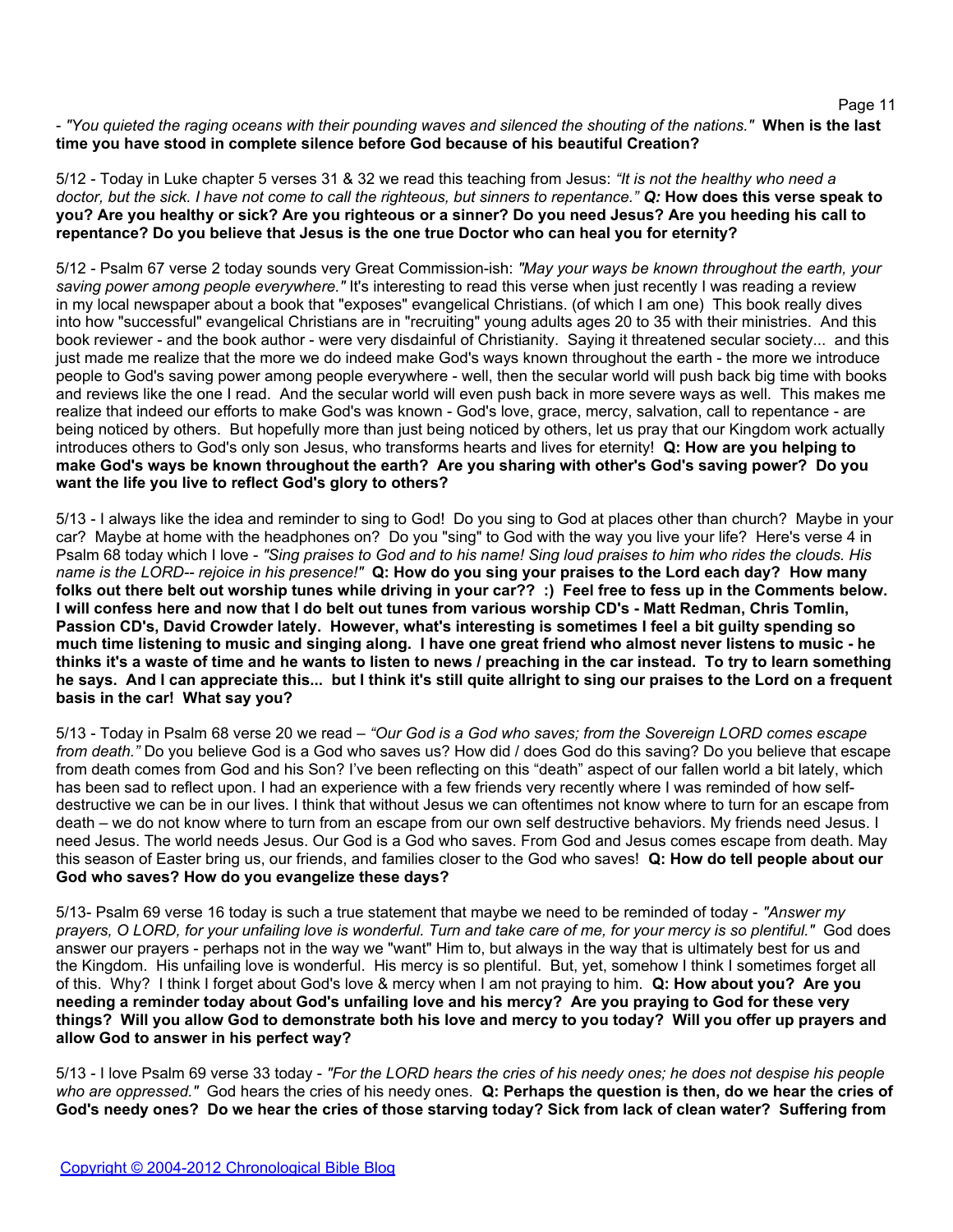## **HIV / AIDS? Spiritually poor? Needing a friend? How is the soil of our hearts if we are** *not* **hearing these cries? Should we be hearing these cries? And if we do hear them, what then should we do?**

5/13- Psalm 70 verse 4 is awesome - *"But may all who search for you be filled with joy and gladness. May those who love your salvation repeatedly shout, "God is great!""* Indeed, I think as Christians we should be filled with joy & gladness! Yes, there will be tough times. And suffering. But overall, I pray that we are filled with joy and gladness. And then the second sentence in this verse reminds me of an older Relient K song with lyrics that go something like this - "Your voice has broken my defense. Let me embrace salvation!" I like that thought. **Q: How are you embracing your salvation today? How are you loving your salvation today? Do you ever take your salvation for granted? Why?**

5/13 - Wow. Today in Psalm 86 we read an amazingly wise prayer of David to God in verse 11 – *"Teach me your way, O Lord, and I will walk in your truth; give me an undivided heart that I may fear your name."* **Q: How do you think this verse works as a prayer? Can you imagine praying it to God? Do you want God to teach you his way? Do you want to walk in God's Truth? What does it mean to you to have an undivided heart? It is possible that your heart is now divided in some way? Will you pray to God for an undivided heart? What does it mean to fear God's name? Why would David pray to fear God's name?** I read an interesting commentary on this verse saying that David is wisely praying for God to save him from his frailty within himself. Oftentimes in the Psalms we will read about David praying for God to deliver him from his enemies. In this verse David is praying for deliverance from what is within. This is a critical point to consider. I think sometimes we always look toward "external" circumstances as the cause of all of our problems. When perhaps we need to look at some "internal" things going on inside of us as causes of some of our problems? And in realizing that there are some internal things that need to be fixed, perhaps we can humbly pray Psalm 86 verse 11 like David did thousands of years ago? *"Teach me your way, O Lord, and I will walk in your truth; give me an undivided heart that I may fear your name."*

5/13 - Psalm 101 is a great Psalm of David today! Great verses, all of them. I like verse 3 - *"I will refuse to look at anything vile and vulgar."* This seems to be a bit tougher and tougher to adhere to in our modern world where pornography is getting more and more into the mainstream. But, it is such a beautiful and true Psalm of David for us to adhere to! **Q: Do you refuse to look at anything vile and vulgar? Do you avoid watching TV shows, reading magazines or papers, or going to see movies where you know you'll end up looking at things vile & vulgar?** Don't get me wrong - I'm not saying avoid watching all TV, reading all mags & papers or avoid all movies. I'm just saying that there are some of these forms of media that we know in advance that what they "sell" us will be vile and vulgar. Why would we "buy" that garbage? Refuse to look at it. Don't give it one inch of power over you! (or your kids!) A portion of verse 2 stood out to me today - *"I will lead a life of integrity in my own home."* This is powerful. **Q: How often do we have integrity outside of our home - but then not display integrity within our own home? Think this is healthy? How do you lead a life of integrity within your own home?**

5/14 - Psalm 103 is a great Psalm today! Each verse is a powerful reminder of God's character and our relationship to God. Verse 8 definitely stands out today - *"The LORD is merciful and gracious. He is slow to get angry and full of unfailing love."* **Q: Do you believe that God is merciful and gracious? How have you experienced God's mercy? His grace? Do you believe that God is slow to get angry? When was the last time you experienced God's unfailing love?**

5/14 - Today in Psalm 103 verses 11 & 12 we read these verses about God – *"For as high as the heavens are above the earth, so great is his love for those who fear him; as far as the east is from the west, so far has he removed our transgressions from us."* I think these verses are a wonderful look at what it means to be spiritually reborn and living in relationship with God. These verses are a glimpse of the true freedom that is found in relationship with God - freedom of living in God's perfect love, and freedom from our slavery to sin. **Q: Do you believe that God's love for you is as high as the heavens are above the earth? Do you believe that God has removed your sins (transgressions) from you as far as the east is from the west? Do you thank God often for His love for you? Do you thank Jesus often for saving you from the bondage of sin?**

5/14- I love Psalm 108 verse 1 today: *"My heart is confident in you, O God; no wonder I can sing your praises! Wake up, my soul!"* **Q: Is your heart confident in God? Do you sing God's praises? Is your soul awake? Or does your soul need a wake up call? Where do you suppose you can find that wake up call for your soul? The Bible? Jesus? The Holy Spirit? God? Will you answer the call today? Will your soul wake up?**

5/14 **-** Today in Psalm 109 verse 4 in the NIV we read these words of David – *"I am a man of prayer."* Wow. I like that.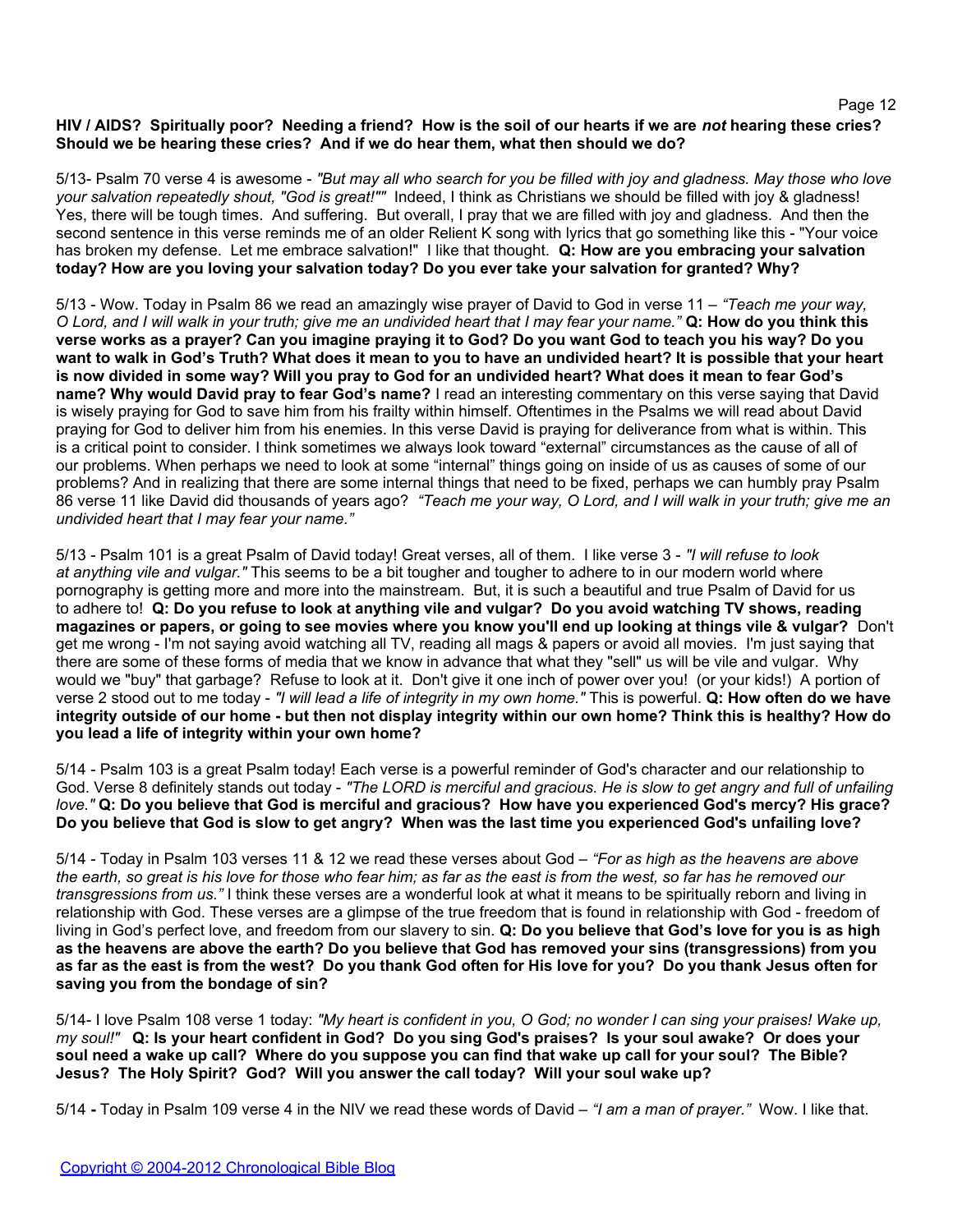And I'm not sure I can honestly say that about myself right now. Sure, I will roll out of bed and offer up some prayers. Yeah, I'll try to say a prayer before meals. And yes, I'll pray briefly before going to sleep. Oh yeah, maybe in church once a week too I'll offer up some prayers. But, for me to say "I am a person of prayer" would probably not be truthful. Ouch. Don't worry – I'm not beating myself up too badly over it. But - if I really want to realize that God is holy and a Rock and if I really want to love God and other people, then I have a hunch that being a person of prayer is a critical part of the equation. I don't think that prayer is so much talking to God as it is really slowing down and listening to God. Sure, it's a conversation, but I think in our fast pace world today we would do well to really slow down in prayer and listen to God. Listen for that still small voice within our hearts leading us to God's kingdom and glory and peace. It's there. I think it takes prayer to really hear it oftentimes. **Q: How about you? Are you a person of prayer? Do you want to be a person of prayer? When you pray, do you talk more or listen more to God? Do you want to live your life as a person of prayer?**

5/14 - Psalm 122 is the third in this series of Psalms of pilgrimage to Jerusalem. This is a joyful Psalm today! Today in Psalm 122 verse 1 we read – *"I rejoiced with those who said to me, "Let us go to the house of the Lord.""* **Q: Have you ever had this experience? Have you ever rejoiced when someone invited you to attend church? Have you ever given this experience to others? Have you said to others in your life, "Let us go to the house of the Lord!"? Do you make it a regular habit to invite people to church? Does church bring joy to you? Do you think it might then also bring joy to others? Others who are waiting for you to simply invite them? Will you? Will you rejoice with those around you through the simple & graceful act of an invitation? Are you yourself part of a church community? Are you attending church on a regular basis? Do you believe that being in community with other Christians each week will help grow your relationship with God? If you are not part of a church community, will you seek one out this upcoming week?** And verse 6 is so true then as we've been reading in Daniel & Ezekiel recently - and still true now - *"Pray for the peace of Jerusalem."* **Q: Will you join me in praying for the peace of Jerusalem?**

5/14 - I read in a commentary that Psalm 124 was likely a call and response from a Levitical priest and worshipers. Verses 1 through 5 were likely spoken by the priest and verses 6 through 8 were the response of the people. Great way to read this Psalm! Even though this Psalm title says it is a "Psalm of David", some commentaries believe this Psalm is post-exile from Babylon based on verse 8: *"We escaped like a bird from a hunter's trap. The trap is broken, and we are free!"* Though, I could see that verse apply to Davidic times too. Verse 8 is a joyful response that hopefully each one of us can sing confidently: *"Our help is from the LORD, who made the heavens and the earth."* Amen and Amen! **Q: How is God your help today?**

5/15 - Psalm 131 verse 2 is a beautiful reflection! *"But I have stilled and quieted myself, just as a small child is quiet with its mother. Yes, like a small child is my soul within me."* What a great reflection and reminder to take 1 day a week as a Sabbath day of rest. A day to still and quiet yourself. Just like a small child is with its mother. **Q: Have you been still and quieted yourself recently? Why would David, the Psalmist, write about this? Why would this be a good thing to do?**

5/15 - Psalm 133 is a great short Davidic Psalm about harmony! Verse 1 sets the pace of this psalm nicely: *"How wonderful it is, how pleasant, when brothers live together in harmony!"* **Q: Do you consistently seek harmony in your interactions with others? Do you pray for peace?**

5/15 - Psalm 138 is an awesome Psalm of thanksgiving and praise to God from David! You'll note that the word Temple is used in verse 2 - and of course the Temple was built by David's son Solomon. It is thought that David used the word Temple in reference to the tent holding the Ark of the Covenant. Some have also thought that this Psalm possibly was written after David's time, in the post-exile period. Either way, it is a beautiful Psalm of praise. Psalm 138 begins a final collection of eight "Davidic" Psalms, which are framed by songs of Praise in Psalm 138 & Psalm 145 - and Psalms 139 through 144 are six prayers. In Psalm 138 today, verse 3 stood out to me - *"When I pray, you answer me; you encourage me by giving me the strength I need."* **Q: Do you believe that God answers your prayers? Maybe not exactly in the way you'd expect, but that they are answered? Do you believe that God answers your prayers through encouragement and by giving you strength?**

5/15 - Verse 7 stood out to me as well - *"Though I am surrounded by troubles, you will preserve me against the anger of my enemies. You will clench your fist against my angry enemies! Your power will save me."* **Q: Do you believe that Jesus' power will save you in times of trouble? Or do you rely on your own power and maybe forget about Jesus during times of trouble? Will you rely on Jesus, realizing that only His power will ultimately save you?**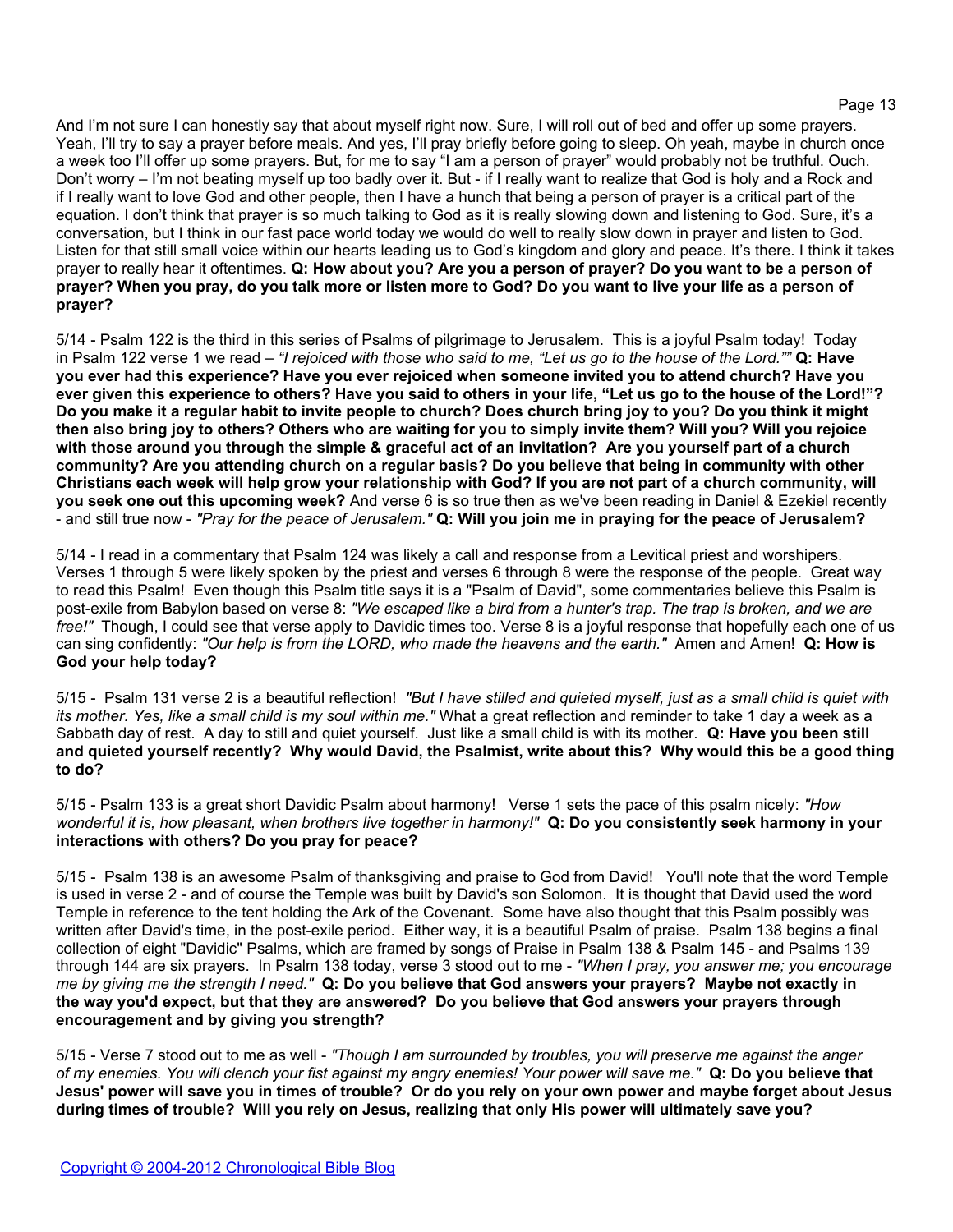5/15 - Today we read Psalm 139! I LOVE this Psalm... and had somehow forgotten about it. Is this Psalm anyone's favorite Psalm out there? I would not doubt it if was. This is just an incredibly beautiful Psalm about how much God loves and cares for us. And just how well God knows us. Please read and re-read this Psalm this week if you can. And rejoice in how much God loves you and how much he knows you. Each of the verses in this Psalm are incredible. I'll highlight a few. Verse 3 - "*You chart the path ahead of me and tell me where to stop and rest. Every moment you know where I am."* **Q: Do you believe that God charts out your path for you? Do you believe that God gives you true rest? Do you believe God knows where you are every single moment of your life?**

5/15 - Verses 13 & 14 - *"You made all the delicate, inner parts of my body and knit me together in my mother's womb. Thank you for making me so wonderfully complex! Your workmanship is marvelous--and how well I know it." Q:* **Do you believe that God was loving and caring and creating you in your mother's womb? Are you amazed by the complexity and wonder of the human body? Could it be anything other than the marvelous workmanship of a loving and creative and living God?**

5/15 - And verses 23 & 24 to close out the Psalm: *"Search me, O God, and know my heart; test me and know my thoughts. Point out anything in me that offends you, and lead me along the path of everlasting life."* **Q: Do you consistently ask God to search your heart and mind? Do you confess to God what is not right in your heart and mind? What needs healing? Do you ask God to even point out to you things that you may not realize are destructive to you and others in your heart and mind? Do you believe that this process of confessing your sins to God and asking for forgiveness and healing will lead you along the path of everlasting life?**

5/15 - Psalm 140 is a prayer for deliverance from evil. And this Psalm certainly should be a good reminder of the Lord's Prayer, where we pray – "Lead us not into temptation, but deliver us from evil." **Q: What is the one thing that can truly deliver us from evil? Can we deliver ourselves from evil on our own? Or do we need something beyond ourselves for this deliverance?** Verse 7 in this Psalm gives each of us something to consider and should be an encouragement: *"O Sovereign LORD, my strong savior, you protected me on the day of battle."* **Do you believe God is your strong savior who will protect you from evil on the day of battle? Do you believe that perhaps every day is a day of battle? Do you believe that Satan or evil ever rests in attempting to tempt people? Should we pray for protection from evil on a very regular basis?** The Lord's Prayer / Our Father is one great way to do this each day…

5/15 - Psalm 141 is a beautiful prayer of David's - praying for deliverance from the wicked and their ways. Verse 4 is powerful - *"Don't let me lust for evil things; don't let me participate in acts of wickedness. Don't let me share in the delicacies of those who do evil." Q:* **Is this a prayer you could incorporate into your prayer life? What might be some examples of "delicacies of those who do evil"? Will you pray to God to avoid these "delicacies" and "treasures" that will ultimately fail you?**

5/15 - Psalm 143 verse 8 stood out to me today - *"Let me hear of your unfailing love to me in the morning, for I am trusting you. Show me where to walk, for I have come to you in prayer."* I read somewhere before - I think it was [Bruce](http://www.amazon.com/gp/product/1576739759/) [Wilkinson's](http://www.amazon.com/gp/product/1576739759/) [book "Secrets](http://www.amazon.com/gp/product/1576739759/) [of](http://www.amazon.com/gp/product/1576739759/) [the](http://www.amazon.com/gp/product/1576739759/) [Vine"](http://www.amazon.com/gp/product/1576739759/) - that many great men and women of our Christian faith connect with God in the morning through prayer, reading the Bible, and other quiet time activities. Bruce even suggested that this is the preferential way to go - to start your day by spending time with God in the morning, rather than at night. Because he said this would then transform the rest of your day - in terms of being more conscientious of our relationship with God. This does make sense to me - and in fact, I have started reading the One Year Bible now in the mornings, and it is a beautiful way to start the day! I like what this Psalmist says - "Let me hear of your unfailing love to me in the morning." And it reminds me that somehow, someway, it almost seems easier to me to connect with God in the morning. Actually - one other thing I used to do in the [m](http://www.amazon.com/gp/product/1586608290/)orning is read a page or two from [Oswald](http://www.amazon.com/gp/product/1586608290/) [Chambers "My](http://www.amazon.com/gp/product/1586608290/) [Utmost](http://www.amazon.com/gp/product/1586608290/) [For](http://www.amazon.com/gp/product/1586608290/) [His](http://www.amazon.com/gp/product/1586608290/) [Highest."](http://www.amazon.com/gp/product/1586608290/) And I am thankful that I did this in the morning for a season. **Q: How about you? Do you have some way that you connect with God in the morning? Are you able in some way to hear of God's unfailing love for you in the morning?**

5/16 - Psalm 144 verses 3 & 4 are fairly well known: *"O LORD, what are mortals that you should notice us, mere humans that you should care for us? For we are like a breath of air; our days are like a passing shadow."* **Q: If our days are like a passing shadow, how then should we be spending our days? What types of things should we be investing our time & money into? What should we be investing our very hearts and minds into? Are you wisely spending your passing days in godly ways?**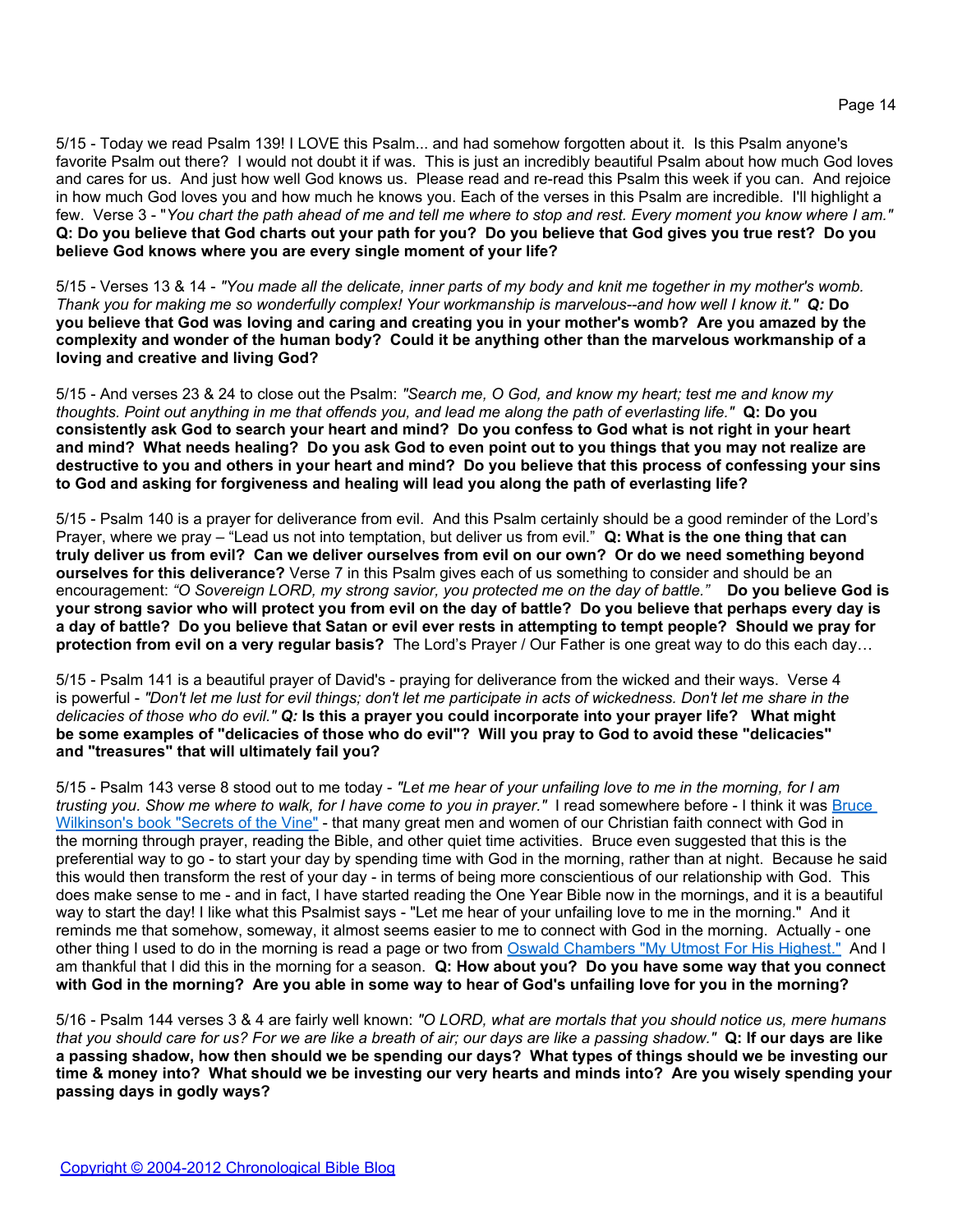#### 5/16 - I love the imagery today in Psalm 145 verse 9! *"The LORD is good to everyone. He showers compassion on all his creation."* **Q: Do you believe that God is good to everyone? Do you feel God's compassion being showered upon you right this very moment?**

5/16 - Psalm 88 is quite a Psalm! Interestingly many churches read this Psalm during their Good Friday liturgies, interpreting this Psalm as a prayer of Jesus suffering on the road to Golgotha. Take a read through this Psalm again with this perspective...

5/16 - Psalm 89 verse 11 is so powerful for us to remember - *"The heavens are yours, and the earth is yours; everything in the world is yours--you created it all."* Everything in this world is God's. Everything. This means every single person we meet is God's. However... they might not realize it. But, I think it is important for us to remember that every single person we meet - no matter how "bad" they may seem or whatever - is still made in the image of God. And there is the possibility of that person getting to know they are God's. There is the possibility of redemption - not by our human power, but by the power of God. I think sometimes we go through our day thinking the world is bad. People are bad. It all is bad. And certainly, it is a fallen world. But it is still God's world - and yes, the devil is thrashing around his temptations as rapidly as he can in the hearts of men and women. This is the great spiritual battle. But, God is so much stronger than the devil. The name of Jesus expels the devil quicker than anything. So, know that while we are in a fallen world, it is God's world. Everything in this world is God's. **Q: What are you and I doing to let others know that they are God's - particularly if they don't know it? What are we doing to bless others with the knowledge that there is another Way than the devil's temptations in this world? What are we doing? Really. What are we doing with our lives to let others know about Jesus? Whew... this one gets to me for some reason. There are people suffering so much in our world. If only they knew there was another way.... Will you help to show them to the Way?**

5/16- I love Psalm 89:15 today: *"Happy are those who hear the joyful call to worship, for they will walk in the light of your presence, Lord."* **Q: Do you hear the joyful call to worship in your life? Do you worship God with a community of believers each week? (i.e. at a church...) Will you choose to walk in the light of God's presence each week?**

5/16 - Psalm 89 verse 48 is something important to keep in mind as I think it does help us think about how we are really living our short earthly lives - *"No one can live forever; all will die. No one can escape the power of the grave."* **Q: Knowing this, how are you living your life? Are you living your life with love? Are you loving God and loving other people with all that you are? Are you living your life intentionally? Are you living your life as God would want you to live your life?** I heard someone once state: "Just keep in mind that we're not going to live forever. 100 years from now on this planet? It will be all new people." That is an interesting thing to keep in mind... 100 years from now... all new people. Hopefully this is a fact that encourages each of us not to waste our precious time here on things that are not of God! No one escapes the grave. Our condition is terminal. (But of course our condition can be eternal through faith in Jesus!)

5/17 **-** Psalm 50 verses 14 & 15 are beautiful words from God to Israel - *"What I want instead is your true thanks to God; I want you to fulfill your vows to the Most High. Trust me in your times of trouble, and I will rescue you, and you will give me glory." Q:* **Do you believe these words can apply to us today as well? Are you giving true thanks to God each day? Are you trusting in God in your times of trouble? Are you giving God glory for all that he has done for you? How often do you say "thank you" to God?**

5/17 - Wow... Psalm 73 today is amazing! I love it. I actually had lunch with a good friend who said to me verse 13 almost verbatim - *"Was it for nothing that I kept my heart pure and kept myself from doing wrong?"* It was so sad for me to hear him say this... but he obviously is not alone. The Psalmist thought this too, and I imagine each of us might feel like this is at times. Praise God that the Psalmist rallies, as hopefully do we, in verse 23 - *"Yet I still belong to you; you are holding my right hand."* And then I absolutely love where he goes with verse 26 - *"My health may fail, and my spirit may grow weak, but God remains the strength of my heart; he is mine forever."* I can quickly think of people in our world today where this verse 26 is so applicable... let us pray that those in time of failing health and spirit have God remain the strength of their heart! **Q: How are you keeping your heart pure? How are you keeping yourself from doing wrong? Is God yours forever?**

5/18 - Psalm 75 verse 7 is so powerful and so true... I need to hear this over and over again - *"It is God alone who judges; he decides who will rise and who will fall."* You and I do not judge. Well, we might try to judge, but it's all in vain if we do. And we risk turning judgment onto ourselves when we do. God alone judges. God alones decides who will rise and who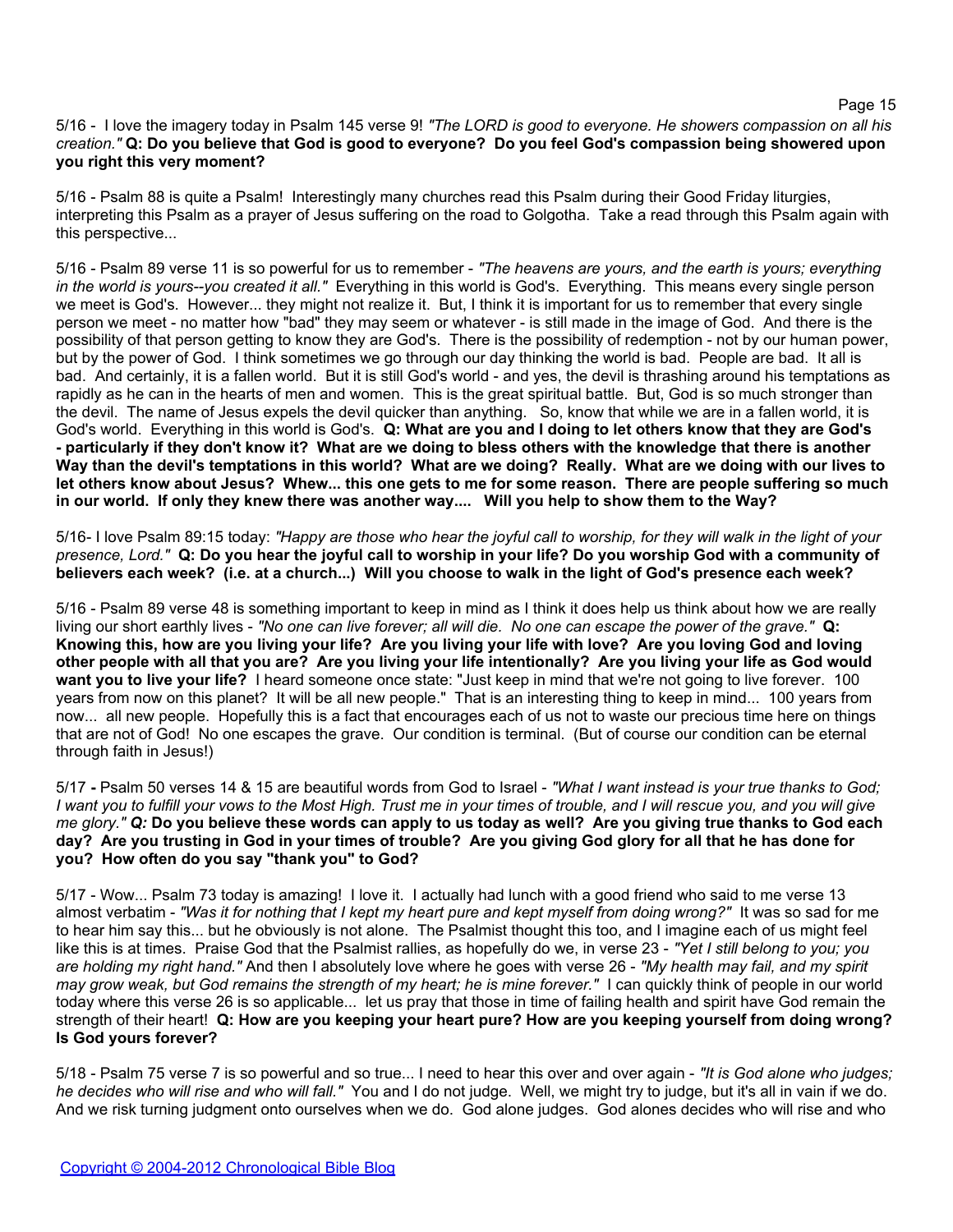will fall. We do not. God is God. We are not. This is a very good thing to always remember! :)

5/18 - I love Psalm 76 verse 4's reflection on God! *"You are glorious and more majestic than the everlasting mountains."* I wonder how often we look at nature and forget that God created nature? I think so often we can look at a beautiful sunset or a mountain or a forest or an ocean and temporarily forget that God created these beautiful things. If God created these beautiful things, then doesn't it stand to reason that God is more glorious and more majestic than all of his created things? I've said this one before on this blog: before I believed in Jesus or really even God, I honestly think I was evangelized by creation. Meaning - I would look at a starry night with my friends and say things like, "How could there be so many stars up there like that and there not be a God? Things like that can't just happen by chance!" Praise God for his creation that was evangelizing me toward Him! **Q: Has creation ever evangelized you? Do you think creation might be able to evangelize your friends who do not yet know God?** Let us pray that we don't ever end up worshiping creation instead of the Creator. Let us be impressed and thankful and admire creation - but let us give the glory and the worship to the Creator, God, who is more glorious and more majestic than the everlasting mountains...

5/18 - Today in Psalm 77 verses 11 and 12 we read – *"I will remember the deeds of the LORD; yes, I will remember your miracles of long ago. I will meditate on all your works and consider all your mighty deeds."* I think these verses get at one of the amazing things about each of us reading the One Year Bible this year – both the Old & New Testaments. We are reading perhaps for the first time – or maybe the 17th time – about God's miracles of long ago. We are "remembering" God's miracles for our spiritual ancestors, for ourselves, and for those around us in our lives today whom we will teach about God's saving love. **Q: As you are reading through the One Year Bible this year, are you truly "remembering" God's miracles of long ago? Are you meditating on all of His mighty works and considering His mighty deeds? Are you being transformed by this process? And will you now go forth and help others in your life "remember" and meditate on God, Jesus, and the Holy Spirit's miracles of long ago?** Let us pray for "remembrance" today for ourselves and for others in our lives.

5/18 - Psalm 78 verse 4 is a wonderful reminder that we have an important opportunity to disciple and teach others in the generation coming up behind us - *"We will not hide these truths from our children but will tell the next generation about the glorious deeds of the LORD. We will tell of his power and the mighty miracles he did."* **Q: How are you discipling or teaching someone about God's truth, deeds, and love? How are you helping the next generation learn about God the Father, Jesus the Son, and the Holy Spirit?** 

5/18 - Psalm 78 verses 41 & 42 stood out to me today - *"Again and again they tested God's patience and frustrated the Holy One of Israel. They forgot about his power and how he rescued them from their enemies."* I am continually amazed at how similar we are today to the Israelites when they were wandering in the desert. I am sure that we can on occasion test God's patience and frustrate him. I would also venture a pretty good guess that many of us forget about God's power. And forget how God rescued us from our enemies - and continues to rescue us daily. **Q: How about you - do you ever forget about God's power? Do you ever forget about how he has rescued you? What can we do to help ourselves remember? How do we stop testing God's patience and forgetting about Him?**

5/18 - Psalm 78 verse 57 is a metaphor that I pray is never used upon any of us! :) *"They were as useless as a crooked bow."* **Q:****Can you imagine a worse insult? Well, yeah, I suppose there are worse. But coming from a Psalmist, this is no good. What does it mean to be a crooked bow? What does it mean to be a straight bow? How is your bow these days? Crooked, and perhaps focused on things of this world? (and thus basically useless) Or straight, and focused on advancing the Kingdom of God in your life and the lives of others around you? (and thus very useful)**

5/18 - Psalm 78 verse 71 is awesome - *"He took David from tending the ewes and lambs and made him the shepherd of Jacob's descendants--God's own people, Israel."* This verse reminds me that we'll be reading about David later this year in the One Year Bible! It is interesting that the Psalmist refers to David as a shepherd and not king of Israel in this verse. The shepherd analogy seems like it might be foreshadowing Jesus, the Good Shepherd. **Q: How is Jesus your shepherd?**

5/19 - Psalm 79 verse 13 stood out to me today - *"Then we your people, the sheep of your pasture, will thank you forever and ever, praising your greatness from generation to generation."* I like that imagery of being sheep in God's pasture. And Jesus, of course, is our Good Shepherd. **Q: Are you content with the idea of being a sheep in God's pasture?**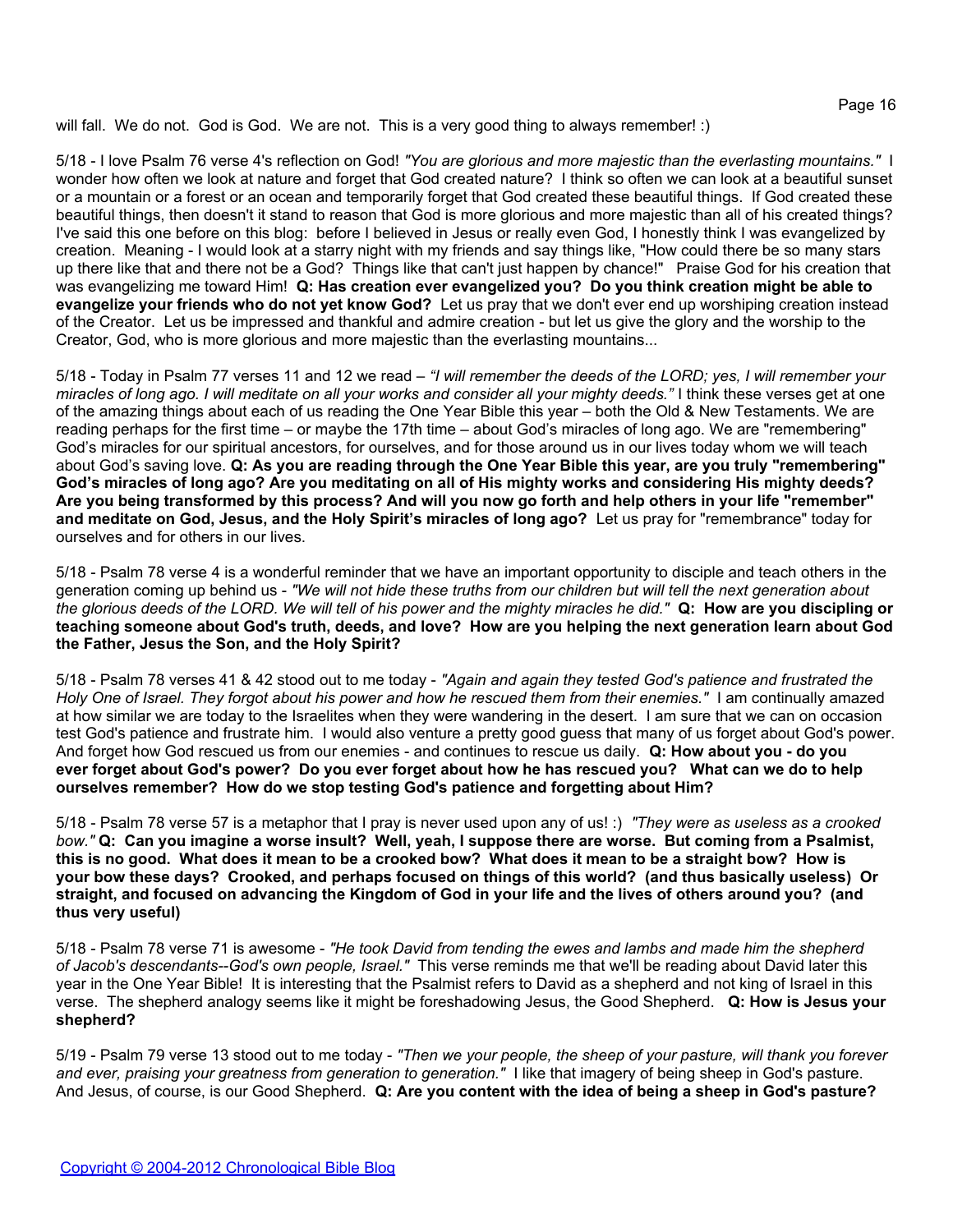5/19 - Psalm 80 verse 19 today is powerful - *"Turn us again to yourself, O LORD God Almighty. Make your face shine down upon us. Only then will we be saved."* I like that opening - "turn us again to you God." I don't believe that God turns himself away from us - but that we do indeed turn ourselves away from God. And like the Psalmist, maybe sometimes we literally need to pray that God will turn us back toward him. I kind of come up with the imagery of us maybe sometimes being like pouty kids with our arms folded and our backs toward God - and God is looking at us lovingly - all we simply need to do is turn our face toward God and his grace will heal that pout and whatever is troubling us immediately... **Q: Have you ever turned your back on God? How did you turn yourself again toward God? If you need to, will you turn yourself again toward God today?** 

5/19 **-** I always like reading verses like 1 & 2 in Psalm 81 today - verses that speak of music & God - *"Sing praises to God, our strength. Sing to the God of Israel. Sing! Beat the tambourine. Play the sweet lyre and the harp."* Do you sing praises to God? Is God your strength? I'll go off on a tangent here, which is always a risky thing to do... :) I'll admit that I am a music junkie. Really. I have loved music immensely ever since I was a pre-teen and heard K-TEL's Hit Explosion with such songs as Survivor's "Eye of the Tiger." :) Well, ever since then music has played an interesting role in my life - both positive and negative. Bottom line is that I think God used music to bring me to Him. Seven years ago I ended up at a rock & roll postmodern evangelical church where I really first heard songs about Jesus in a rock song! It was a paradigm shifter for me... I ended up accepting Jesus as my Lord & Savior at that church two months later - thanks in large part to an amazing pastor there at the time and thanks in large part to the rock & roll worship. I have to confess that I do love any opportunity I can get to flat out worship God in a rock & roll worship way! :) I do realize the risks of high energy rock music... it can propel people to do very dumb things. But I think it can also propel people toward Jesus. Maybe music is like anything else - it's a double edged sword. I will share with you that a buddy of mine shared with me how he threw out every single one of his worldly / secular rock & rap CD's after becoming a Christian. He said he didn't want to be fed by that garbage anymore. I tried following his lead on this - and actually threw a few CD's in the trash... but I pulled them out before taking them to the dumpster. :) I'm starting to think though that I have a few CD's that need to get to that dumpster here sooner rather than later... I don't listen to them. **Q: But why keep them around at all? Hope you don't mind this long tangent. Does anyone else have any music / God experiences that you would be up for sharing with us all?**

5/19 - I love Psalm 82 verses 3 & 4 - *""Give fair judgment to the poor and the orphan; uphold the rights of the oppressed and the destitute. Rescue the poor and helpless; deliver them from the grasp of evil people."* I realize these verses were spoken to Israel's judges. But, I think they can speak to you and I today as well. Particularly, "rescue the poor and helpless" stands out to me today. What are some ways you are rescuing the poor and helpless in your life today? How are you delivering them from the grasp of evil people? This actually reminds me of a couple of friends of mine who are so passionate about rescuing young girls from the sex slave industry in some Asian countries - I think Thailand is where they do most of their work. Clearly, young girls that have to sell their bodies in this type of situation are under the grasp of evil people. And I am so humbled by my friends' work toward delivering girls from this grasp. My friends are only able to do this really well because of their relationship with Jesus. Jesus is the true rescuer - first of my friends and now through my friends to these young girls. But, wow, it makes me wonder if I am truly allowing Jesus to rescue the poor and helpless through me? **Q: How about you? How are you allowing Jesus to rescue the poor through you?**

5/20 – **Q: Ever feel like the Psalmist in Psalm 83 verse 1?** - *"O God, don't sit idly by, silent and inactive!"* I think the beauty of the Psalms is seeing some of our human emotions expressed so well. Considering this verse - I don't think that God is ever sitting idly by, silent or inactive. I believe God is a Living God who is always with us. But, perhaps sometimes God's perceived silence in our lives is for a purpose that we may not fully understand now, but will later. If God seems very "silent" to you now, I would encourage you to pray to God - and really listen in your prayers - don't just speak. I believe you'll soon hear Him...

5/20 - Today we begin the book of Second Chronicles! Are you ready to read about the reign of King Solomon? Let's go! *~Second Chronicles~*

# Author: Unknown

Date: Fifth century B.C.

Content: Second Chronicles contains the history of Judah that was begun in First Chronicles. It deals with the glory of Solomon's reign, with a special emphasis being placed upon the glory of the temple. This emphasis is made because a priest point of view pervades the book. The remaining kings of Judah are discussed, with a stress upon how the religious affairs of the nation were going. Hezekiah is given mention because during his reign an extended revival took place. The destruction of Jerusalem and the exile of the people to Babylon are described, and the book ends with the Persian king's decree to let the people return home.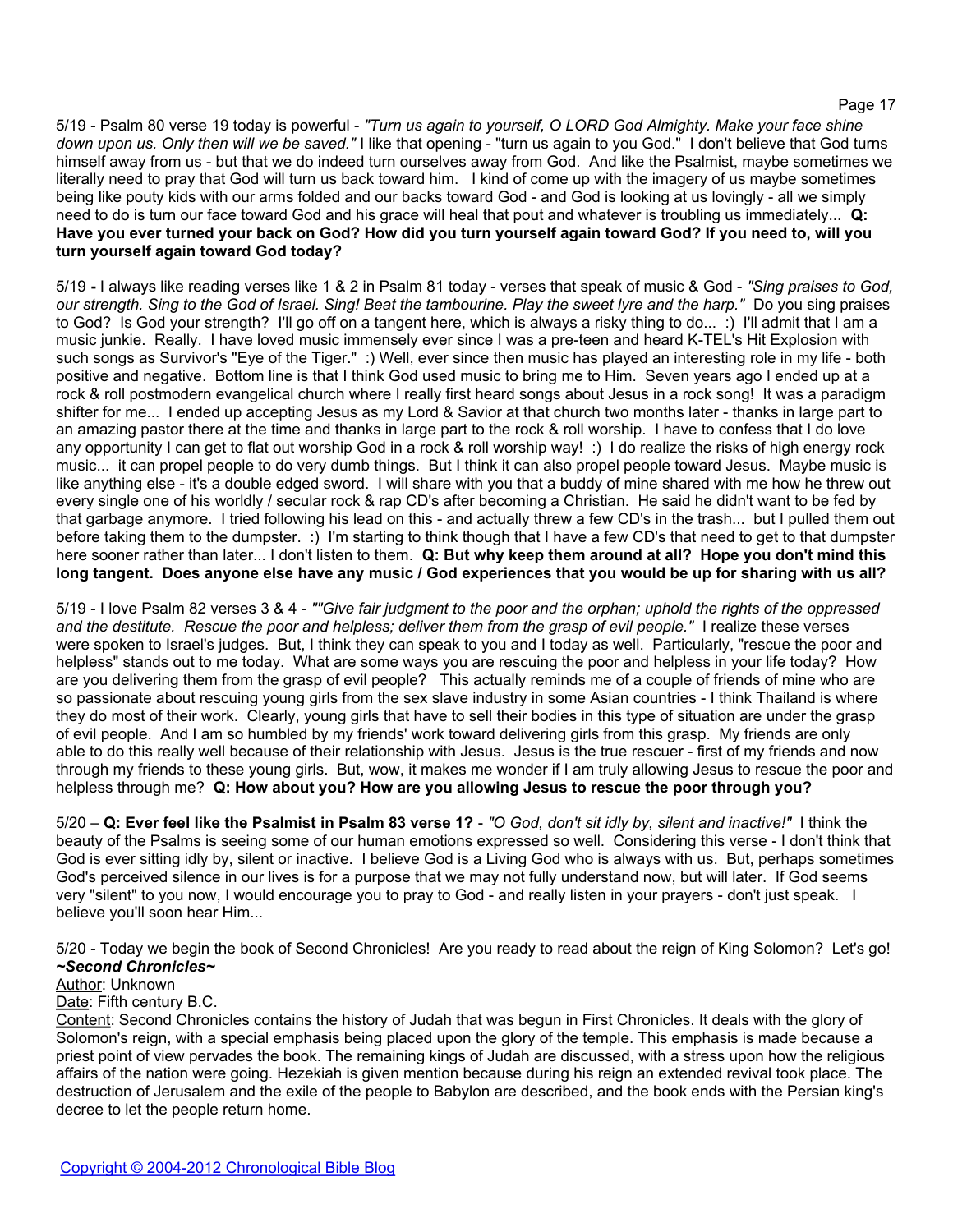Theme: Judah's history is described from a religious point of view in this book. The righteous kings are commented on and the evil kings are named so that all can see who is responsible for the rise and fall of the nation. The religious leaders and their ultimate failure to remain true to God added to the sin of Judah - until God allowed his own chosen people to plunge themselves into ruin, as an example for all time that God will not tolerate sin. *(Above commentary is from Tyndale Publishers "The One Year Bible Companion" pp. 7-8)*

5/20 - Today in 2 Chronicles chapter 1 we read about King Solomon asking for wisdom and knowledge from God. In verse 7 we read these words from God to Solomon - *"Ask for whatever you want me to give you."* In verse 10 we will read this amazing response from Solomon to God: "*Give me wisdom and knowledge, that I may lead this people, for who is able to govern this great people of yours?"* Solomon could have asked God for anything - more wealth, more power, more strength, more whatever, but he simply asked for wisdom and knowledge. Why? Because he wanted to lead God's people well and distinguish between right and wrong. Amazing. **Q: How would you or I answer this question today?** What if God came to you today and said the same thing to you from verse 5 - "*Ask for whatever you want me to give you."* **What would you ask for? Would you ask for Wisdom? Would you ask for Knowledge? If so, God offers these to you and me right now. Where?** I believe wisdom and knowledge is offered to us through study of the Bible and by living in a loving and right relationship with God. We can receive the gift of God's wisdom today! **If we would answer this question from God differently - maybe wanting more money, or power, or fame, or whatever - do you think we might forfeit gaining wisdom? So, again, what if God were to say to you right now this same statement he said to Solomon? "***Ask for whatever you want me to give you."* What do you ask for?

5/21 - Wow. Big readings today in First Kings. Solomon builds the Temple of the Lord! 1 Kings 6 verse 7 tells us - *"The stones used in the construction of the Temple were prefinished at the quarry, so the entire structure was built without the sound of hammer, ax, or any other iron tool at the building site."* This shows how reverent the workers were in building the temple of the Lord. They felt it was honoring to build on the temple site without the sound of an iron tool. In 1 Kings 5 verses 13 & 14 I thought Solomon's wisdom was incredible - *"Then King Solomon enlisted 30,000 laborers from all Israel. He sent them to Lebanon in shifts, 10,000 every month, so that each man would be one month in Lebanon and two months at home. Adoniram was in charge of this labor force."* He wisely cared for his workforce! **Q: What is your reaction to Solomon building the temple? Do you think we should appreciate grand building projects in our world today, like this grand building project of the temple?**

5/22 - Today we read about the building of King Solomon's Palace! Here is an interesting note in Tyndale's One Year Bible Companion on the Sea discussed in 1 Kings chapter 7 verse 23 - *"Then Huram cast a large round tank, 15 feet across from rim to rim; it was called the Sea. It was 7 1/2 feet deep and about 45 feet in circumference."* Apparently the sea was a huge tank that could hold approximately 12,000 gallons of water. It was used by the priests for their ceremonial washings. **Q: What is your reaction to reading about Solomon's palace?**

5/22 - Today in Second Chronicles we read about the furnishings for the Temple, including the completion of the Sea in chapter 4 verses 4 & 5 - *"The Sea rested on a base of twelve bronze oxen, all facing outward. Three faced north, three*  faced west, three faced south, and three faced east. The walls of the Sea were about three inches thick, and its rim flared *out like a cup and resembled a lily blossom. It could hold about 16,500 gallons of water."* The Sea was used by the priests for their ceremonial washings. Interestingly, the New Testament views these washing rituals as a foreshadowing of the cleansing provided to us by Jesus, as we will read later this year in Hebrews chapter 9 verses 11-14. **Q: Has Jesus cleansed you of your sins? When? How?**

5/23 - Today we read about the Ark of the Covenant being brought into the Temple! In 1 Kings 8:10-11 we read: *"As the priests came out of the inner sanctuary, a cloud filled the Temple of the LORD. The priests could not continue their work because the glorious presence of the LORD filled the Temple."* It is thought that the cloud of the presence of God here in the Temple was the same cloud of the presence of God that guided the Israelites by day through the desert as they left Egypt for the Promised Land. Solomon's prayer in today's readings is awesome! Verses 12 & 13 at the start of the prayer are interesting to contrast with a later verse: *"Then Solomon prayed, "O LORD, you have said that you would live in thick darkness. But I have built a glorious Temple for you, where you can live forever!"* These verses seem quite bold and confident... and maybe even seem to our modern ears that Solomon is trying to put God "in a box." But, then I was very pleased to read Solomon say this in verse 27 - *"But will God really live on earth? Why, even the highest heavens cannot contain you. How much less this Temple I have built!"* Clearly, Solomon gets it that God is bigger than the Temple and that God does not "need" the Temple for a home. But, as we read about the cloud of God's presence coming into the Temple, it is apparent that God is certainly pleased with the Temple. I think God was pleased that the Israelites were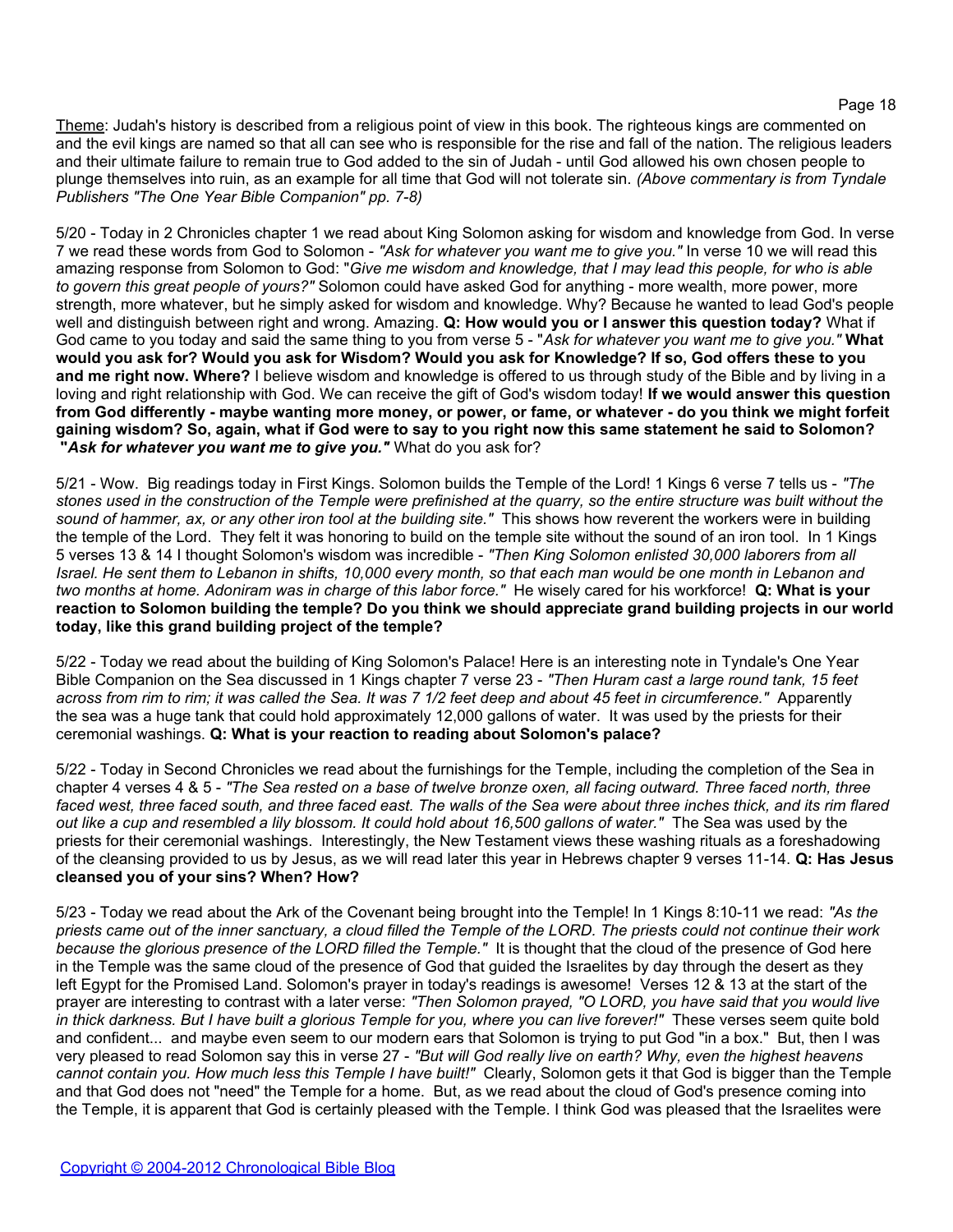building a Temple to honor God and his name & fame. It was a Temple for God. And though God did not "need" it, I think he appreciated it. I think God appreciated "King" Solomon and the Israelites praying to and honoring God as the true King of Israel. **Q: What was your reaction to reading about the Ark being brought into the Temple and then Solomon's prayer? Have you ever prayed a pray like Solomon prayed that day? In what way is your body today a temple?**

5/24 - Today we read about Solomon's dedication of the Temple of the Lord in Jerusalem! I'd like to show an exterior and interior image below of what's now often referred to as "Solomon's Temple." Even though it was clearly the Temple of the Lord, it's referred to as Solomon's Temple based on Solomon building it - and we'll read about some more Temple's later on in our readings in the One Year Bible this year, including Ezekiel's Temple, which is fascinating! Let me also highly encourage you to take a few moments to check out all of the cool images of the interior and exterior of Solomon's Templ[e](http://www.templemount.org/solomon.html) [at](http://www.templemount.org/solomon.html) [this](http://www.templemount.org/solomon.html) [link.](http://www.templemount.org/solomon.html) (make sure you scroll down quite a bit on this link to see all the images) I think this link will help you visualize the Temple much better! Also, at the [home](http://www.templemount.org/) [page](http://www.templemount.org/) of that link above, you can read up on the Temple Mount area of Jerusalem today where Solomon's Temple was believed to have been located, along with the Second Temple. And now where the Dome of the Rock mosque is located. Very interesting stuff on that web page! And tons of links. Can't say I agree with it all... but it's a website worth exploring. **Q: Have you ever been to the Temple Mount in Jerusalem? What stood out to you? If not, do you want to visit it?**

5/25 - Well, we can gather from today's First Kings readings that Solomon was clearly wise and rich! I have to confess... when I was reading today's readings I briefly thought to myself. "well, it was just inherited wealth from his father David..." :) How wrong was this thinking! Yes, David was certainly wealthy and Solomon inherited the throne if you will. But Solomon had to administer the Kingdom, including the building of the Temple and the Palace, which were no small tasks! He was able to do this successfully I think because he asked God for wisdom - rather than riches or wealth - earlier in First Kings. Solomon sought God first and asked for wisdom, and I do think God blessed him with riches too. You'll recall that Jesus referred to "Solomon's splendor" in the Sermon on the Mount when he talked about the lilies of the field and his teachings on not worrying, from Matthew 6:29: *"Yet I tell you that not even Solomon in all his splendor was dressed like one of these."* **Q: What was your reaction today to reading about "Solomon's splendor" in First Kings? Did you view this wealth of Solomon's as a blessing from God or perhaps as excess? What's your reaction to seeing this level of wealth of Solomon's versus Jesus' lack of wealth while walking the earth? What about in today's world - is there such a thing as too much wealth? Should we seek material wealth for our lives? Or should we be seeking other things? Should we seek to be like Solomon? Or like Jesus? Or perhaps like both?**

5/25 - These are very interesting readings today. The thing that I'm thinking about now, after reading about Solomon's wealth and wisdom - and also thinking back to David's warrior skills - is that it is not surprising to me that many people in Jesus' day were expecting a differing kind of Messiah. When Jesus came on the scene, people were reading these sacred texts of King David and King Solomon. They were reading about how wise and wealthy and what great warriors these Kings were. And these Kings were shown great favor by God. So - surely the coming Messiah would be all of this and more! Right?? Well... no. As we know Jesus was not a Warrior-Messiah. He did not come to set free the Jews from the Roman rule by the sword. Jesus did not come into the world with wealth - he came into the world in a stable with animals nearby. Now - in terms of wisdom, yes, obviously Jesus was wiser than David or Solomon of course. But in terms of being wealthy and being a warrior - Jesus was neither - on this earth. However - in the heavenly realm Jesus is obviously wealthy beyond all comprehension. And he is a warrior for you and for me. He is battling for the souls of men and women. He leads a legion of angels against a legion of darkness. Jesus is not meek. Nor is he eternally poor. But... what an interesting contrast of how Jesus was not a warrior nor wealthy during his time here on earth - and he warned us against both of these trappings. What to make of all of this? I'm not sure. I'm full-on going stream of consciousness writing here. :) I think the take-away for me is this - Solomon rightly sought after wisdom above all else. (He wrote many of the Proverbs!) And Jesus was of course wise beyond all measure. So, I think for you and I the key to life is first and foremost to accept Jesus as our Lord and Savior - this is the wisest decision we will ever make. And after we have accepted Jesus, then we need to actually follow him. Follow his teachings. Follow his wisdom. And as we follow Jesus, we really should not be concerned about being wealthy or being a warrior. Perhaps these things will be part of our Walk in some regard. But they should not be the focus. Jesus should be the focus. Godly wisdom should be the focus. **Q: What is the focus in your life? Is it Jesus? Is it godly wisdom? Are you following Jesus with all that you are? Are taking up your cross daily? Are you following Jesus all the way up that hill?**

5/25 - Today in Second Chronicles chapter 8 we learn that Solomon married the Egyptian Pharaoh's daughter, which was not pleasing to God and was contrary to God's Law of not marrying foreigners (in large part because they worshiped foreign gods) as you'll recall fro[m](http://www.biblegateway.com/passage/?search=deuteronomy+7:3-4) [Deuteronomy 7:3-4.](http://www.biblegateway.com/passage/?search=deuteronomy+7:3-4) The Chronicler overall paints a very rosy portrait of both David and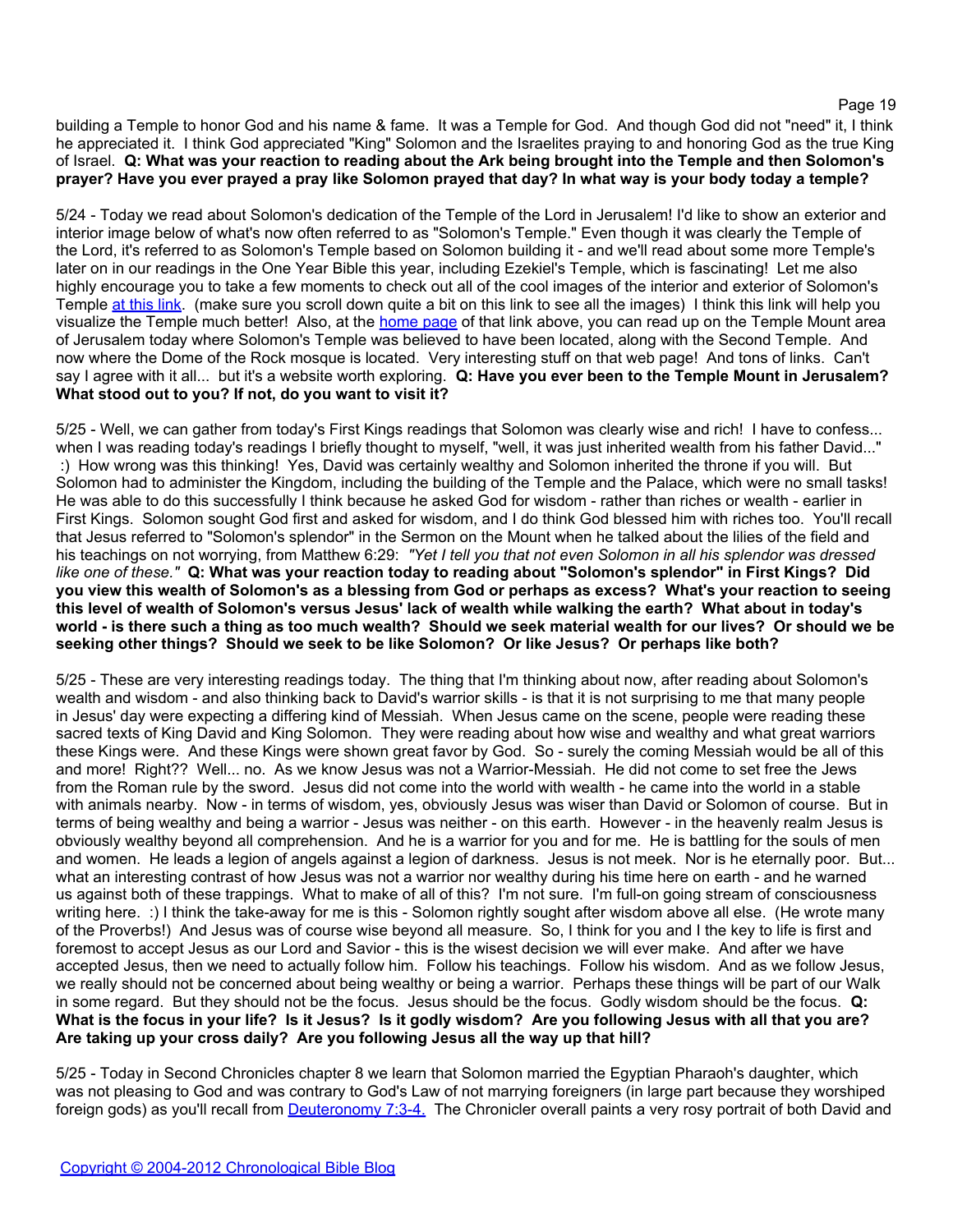Solomon, ignoring many aspects of their sins that we read about in Samuel and Kings. But, it's interesting the Chronicler mentioned this marriage. Solomon married likely for a military alliance with Egypt. Solomon's marrying of foreign wives ultimately led to his turning his heart away from God, as we read in  $1$  Kings 11:1-11. Interestingly, we see that Solomon won't allow his Egyptian wife to live in David's palace in verse 11: *"Solomon moved his wife, Pharaoh's daughter, from the City of David to the new palace he had built for her. He said, "My wife must not live in King David's palace, for the Ark of the LORD has been there, and it is holy ground.""* And so he builds her a brand new palace! **Q: Think Solomon knew something was amiss with this situation before God if he wouldn't let his Egyptian wife live in David's palace? What about us in our lives today - when we sin, do we try to "cover it up" or "build a pretty palace" to maybe try to distract ourselves or God from our sin? Should we instead just simply confess our sin to God and repent?**

5/26 - As we read 1 Kings 4 verses 29, 32 & 33 I am reminded that some say Solomon was the last person on earth (well besides Jesus of course) who knew everything there was to know about any and all subject's of the day - *"God gave Solomon great wisdom and understanding, and knowledge too vast to be measured. He composed some 3,000 proverbs and wrote 1,005 songs. He could speak with authority about all kinds of plants, from the great cedar of Lebanon to the tiny hyssop that grows from cracks in a wall. He could also speak about animals, birds, reptiles, and fish."* Solomon was obviously one wise person. **Q: What do you think the wisest thing about Solomon was?** I think it was this - he was in relationship with God. That was the #1 wisest decision Solomon ever made. And it's the #1 wisest decision you or I could ever make - to be in relationship with God through his son Jesus. From this wise decision flows all other wisdom in our lives. But this decision is of primary importance... **Are you as wise as Solomon in this regard? Does your heart belong to God?**

5/26 - I'll admit. I pay attention every single time the Bible talks about serving the poor. And it is a lot. And I think it is for a reason. Here it is again in Psalm 72 verses 12 & 13, speaking about Israel's king - *"He will rescue the poor when they cry to him; he will help the oppressed, who have no one to defend them. He feels pity for the weak and the needy, and he will rescue them."* **Q: What about us today? Does this Psalm speak to us? Do we rescue the poor when they cry to us? (do we even listen for their cry?) Do we help the oppressed and those who have no one to defend them? Do we feel pity for the weak and needy? Do we rescue them? Do I? Do you?**

5/26 - Psalm 127 verse 1 I think I heard for the first time verbally a couple of years ago on a Habitat for Humanity job site. Each morning the volunteers would take turns leading devotions before the day's build. One morning a volunteer read Psalm 127 verse 1 to all of us, which was absolutely fitting for working on a Habitat house - *"Unless the LORD builds a house, the work of the builders is useless. Unless the LORD protects a city, guarding it with sentries will do no good."* Great stuff and I believe this verse is not only applicable to working on Habitat houses, but is very applicable in our own lives as well. **Q: Are there things we are building or creating in our life that might be outside of God's will for our life? Are we building these things on our own? If so, should we be building these things? Will we take to prayer all that we build in our lives and seek God's guidance and blessing upon our work? Is God building our life or are we attempting to build with our own power? Is God protecting our life or are we attempting to protect ourselves with our own power?**

5/26 - Speaking of work, I also love verse 2 in this Psalm: *"It is useless for you to work so hard from early morning until late at night, anxiously working for food to eat; for God gives rest to his loved ones."* Great verse to combat our workaholic tendencies, no? :) **Q: Do you overwork yourself these days? What for? Is this pleasing to God? Are you taking a Sabbath day of rest once a week to simply be in relationship with God? To enjoy God's rest?**

## 5/27 -Today we begin the book of Proverbs!

Author: Principally Solomon; also many others Date: Tenth century B.C. and later

Content: The book of Proverbs contains practical instructions for successful living, given by God to supplement the teaching of the prophets, which was to call men to repentance, and the work of the priests, which was to direct the worship of the people. The book of Proverbs teaches that there is a divine wisdom given to man by God, but there is also a divinely given human wisdom, or common sense, and both must play a part in daily life. Practical sayings from many centuries are collected together in this book; it deals with such diverse matters as the discipline of children, social justice, foolish talk, and money. It ends significantly with a description of a truly good wife.

Theme: The theme of Proverbs is stated in 1:7 – The first step to wisdom is to trust and revere the Lord. This is to say that only when a man trusts in God will he be truly wise. Human wisdom is fine and necessary but no matter how skilled we might be, without humility in the presence of God and a willingness to learn from him, we will inevitably go astray. The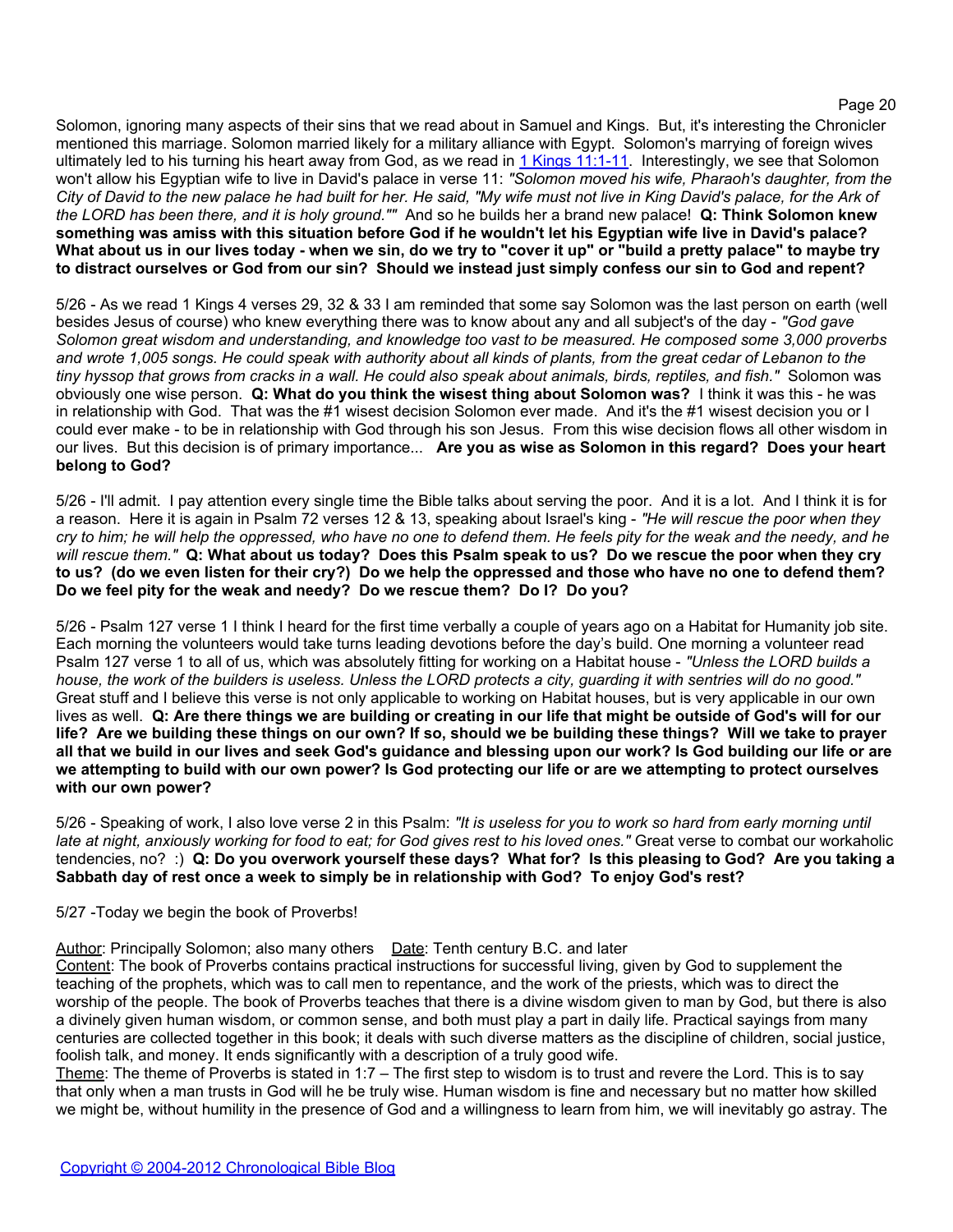book also teaches the sanctity of human life. Everything that pertains to successful living is a concern to God and he has made provision for it. *(Above commentary is from Tyndale Publishers "The One Year Bible Companion" pp. 10-11)*

Bob Deffinbaugh, Th.M., with [http://www.bible.org](http://www.bible.org/) has a wonderful Introduction to Proverbs found on this link - [http://](http://bible.org/seriespage/introduction-proverbs) [bible.org/seriespage/introduction-proverbs](http://bible.org/seriespage/introduction-proverbs) I'll quote from Bob's article's 8 points on how we can benefit from a study of the Proverbs – but you'll need to go to the link above for further details on each of these following points:

- 1. Proverbs is a book that is concerned with the development of godly character.
- 2. Proverbs does away with the distinction between the sacred and the secular.
- 3. Proverbs offers to teach us to be wise.
- 4. Proverbs teaches us that what is good is also what is right.
- 5. Proverbs helps us to look at life realistically.
- 6. Proverbs is as concerned with the process of right thinking as with the product of it.
- 7. The method of teaching employed in Proverbs is most like the instructional method of Jesus.
- 8. Proverbs is a key book for obtaining divine guidance.

5/27 - Today we read in Proverbs chapter 1 verses 2 through 4 a great overview of why we should read and study the Proverbs: *"The purpose of these proverbs is to teach people wisdom and discipline, and to help them understand wise sayings. Through these proverbs, people will receive instruction in discipline, good conduct, and doing what is right, just, and fair. These proverbs will make the simpleminded clever. They will give knowledge and purpose to young people."* **Q: Do you want wisdom? Do you want discipline in your life? Do you want to do what is right, just and fair? Do you want purpose for your life? Do you believe this journey through the Bible this year will move you forward in these areas? Will you cling to the wisdom of the Proverbs this year?**

5/27 - Proverbs chapter 1 verse 7 is basically the mission statement for the entire book of Proverbs! *"Fear of the LORD is the beginning of knowledge. Only fools despise wisdom and discipline."* **Q: What does this proverb say to you? Do you believe we should fear God?** Bible commentaries define this fear of God as "a loving reverence for God that includes submission to his Lordship and to the commands of his words." **Do you believe that fear of God is the beginning of knowledge in our lives? Will you embrace wisdom and discipline in your life? Will you make wisdom and discipline top priorities in your life in this new year?**

5/27 - Proverbs chapter 1 verses 17 and 18 teach us this today: *"When a bird sees a trap being set, it stays away. But not these people! They set an ambush for themselves; they booby-trap their own lives!"* I think these verses basically say that birds are smarter than those who conspire to do harm to others - Are you with me on this thought?? :)

5/27 - Proverbs 1:23 is beautiful to think about: *"Come here and listen to me! I'll pour out the spirit of wisdom upon you and make you wise."* **Q***:* **How do you plan to grow in a spirit of wisdom this year? Do you believe studying the Bible can give you the spirit of wisdom?**

5/27 - Our readings in Proverbs 1:24-28 today is a great reminder to not ignore an opportunity to gain wisdom when the opportunity comes, or we may regret it later**. Q: Is wisdom knocking on your door today? Will you let Wisdom enter in?** 

5/27 - Proverbs 1 verse 31 is a strong teaching to consider: *"That is why they must eat the bitter fruit of living their own way. They must experience the full terror of the path they have chosen."* I guess what jumped out at me is the simple word "path." Such a simple word... but a profound one. Every single day there seem to be various paths in front of us. Various options. Choices we can make. Paths we can take. Paths that can lead to light and life. Paths that can lead to full terror. **Q: What type of path are you on now? Are you on the right path? Who is leading you down this path? Is it God?** I'll close with one of my favorite Proverbs, that I have memorized and repeat to myself often, which also discusses paths - Proverbs 3:5-6: *"Trust in the LORD with all your heart and lean not on your own understanding; in all your ways acknowledge him, and he will make your paths straight."* Let us pray for straight paths today!

5/27 - Proverbs 2 verse 2 today is a fantastic teaching: *"Tune your ears to wisdom, and concentrate on understanding."* There is so much noise and static and distractions in our modern world today that I think it is often hard for us to "tune our ears to wisdom & understanding." With our 24 X 7 society, we can go 100mph and just kind of feel like we're doing fine... **but are we really doing fine when we are going that fast and moving all the time? Can you find ways in your life to slow down and "tune in" to God?** I think reading the Bible each day is one amazingly great way to do this! **What are some areas of your life that you can "tune out" this new year so that you can spend more time "tuning in" to**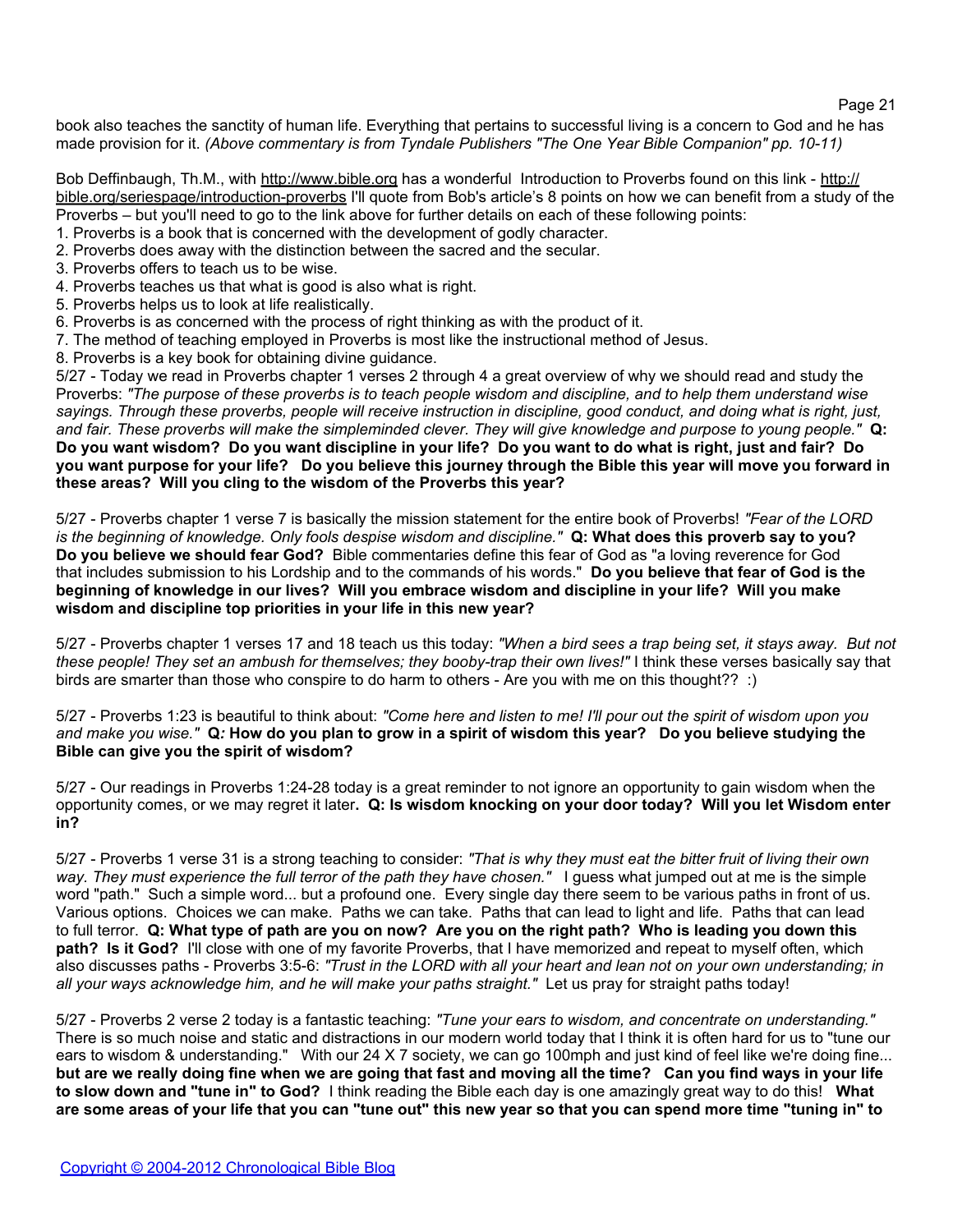## **God and His wisdom?**

5/27 - Proverbs chapter 2 verse 10 is amazing: *"For wisdom will enter your heart, and knowledge will fill you with joy."* I like that thought that wisdom will enter your heart and then knowledge will fill you with joy! What a great proverb! **Q: Do you believe that knowledge can fill you with joy? What type of knowledge? What type of wisdom should enter your heart? Today - are you filled with joy?**

5/28- Today we read in Proverbs chapter 5 verse 6: *"For she does not care about the path to life. She staggers down a crooked trail and doesn't even realize where it leads."* For some reason this year, as we've been going through the One Year Bible, the idea of "paths" keeps jumping out at me over and over again. Every time we read about paths now in the Bible, it stands out to me. And here it does again. The idea of paths in the Bible seems to clearly indicate that there are good paths - straight paths - paths through the narrow gate - paths of life - that we can choose to take. Or, unfortunately, there are also crooked trails and we don't realize where they lead. Or we can take our eyes off the path. Or we can stumble on the path. How about for you? **Q: How do you keep on a straight path? How do you keep your eyes straight ahead on the path and focused on the prize? Have you ever veered off onto a crooked trail when taking your eyes off of God?**

5/28 - Proverbs chapter 5 verses 12-14 are some sad verses to imagine saying in our lives: *""How I hated discipline! If only I had not demanded my own way! Oh, why didn't I listen to my teachers? Why didn't I pay attention to those who gave me instruction? I have come to the brink of utter ruin, and now I must face public disgrace.""* **Q: Are there times in your life where you loved or hated discipline? Have you ever demand your own way? How are you listening to your teachers today? Who are your teachers today? Who is disciplining you?** 

5/28 - Proverbs 5 verses 16 & 17 are powerful true Sex Education verses: *"Why spill the water of your springs in public, having sex with just anyone? You should reserve it for yourselves. Don't share it with strangers."* I like this a lot. Is this something we can teach young adults today? Is this something we can teach ourselves? Don't have sex with just anyone - it is degrading to you. Don't share something so holy as sex with just anyone. Save this holy bond for your spouse. I once heard a powerful sermon by John Ortberg at Willow Creek Community Church outside of Chicago. And John was preaching on "Don't Quench the Spirit". And it was a powerful sermon on how we are so blessed with the indwelling of the Holy Spirit in our lives as followers of Jesus. And yet, we can quench, temporarily, the power of the Spirit in our life when we sin. It is basically like turning our back on God when we sin. And then we need to turn our faces forward again toward God in repentance. And while we are sinning and turning our back on God, we have effectively quenched the Spirit. And as I heard this sermon, I realized that sexual sin is one sure-fire quick way to quench the spirit. We degrade ourselves through sexual sin and I believe we quench the spirit. I don't know if this line of thinking will help you at all if you are struggling with sexual sin. But, it helps me. It helps me to realize that the quick little temporary highs we think we might get off sexual sin are so not worth it. **Q: What is worth quenching the Spirit in our life? Is sexual sin? Nope... you know it's not. Living fully in communion with God and with the Holy Spirit is one of the most amazing things we can possibly experience this side of heaven. If you struggle with sexual sin, wil you please, please, no longer quench the Spirit for the cheap lies sexual sins sells? Does anyone have any resources, books, websites, that you can recommend to folks that are struggling with sexual temptation or sin? Have you seen people in your life be enslaved to sexual sin? Hopefully you have also seen people also be freed from that enslavement through Jesus? Do you think that sexual sin - lust, pornography, adultery, etc. - is a rampant issue in our society today? Do you think it's worse now than the past? Or do you think sexual sin has always been an issue in the past and will be until Jesus returns again?** 

5/28 - Proverbs chapter 5 verses 22 & 23 are just amazing wisdom for each of us of why we should FLEE from sin... don't entertain it at all! *"An evil man is held captive by his own sins; they are ropes that catch and hold him. He will die for lack of self-control; he will be lost because of his incredible folly."* Please know that if for some reason you are caught in the ropes of sin, please know that Jesus can truly set you free. Please pray for this freedom in Christ. Only in Christ are we truly set free! Please seek this freedom in Christ with all of your heart, mind, soul, and strength. Don't die for lack of selfcontrol. Don't be lost because of the folly of sin. **Q: What is a time in your life that you literally fled from sin?**

5/28 - Proverbs chapter 6 verses 1 through 5 were intriguing to me. I guess my first thought was that getting our own selves in debt is bad enough - but then to be a guarantor for our friends debt? Well, these verses certainly warn against doing this. Let us avoid debt! **Q: Does anyone have debt-relief resources, websites or books you could share with everyone? I've heard Financial Peace University is good and I hear there are some other good Christian financial**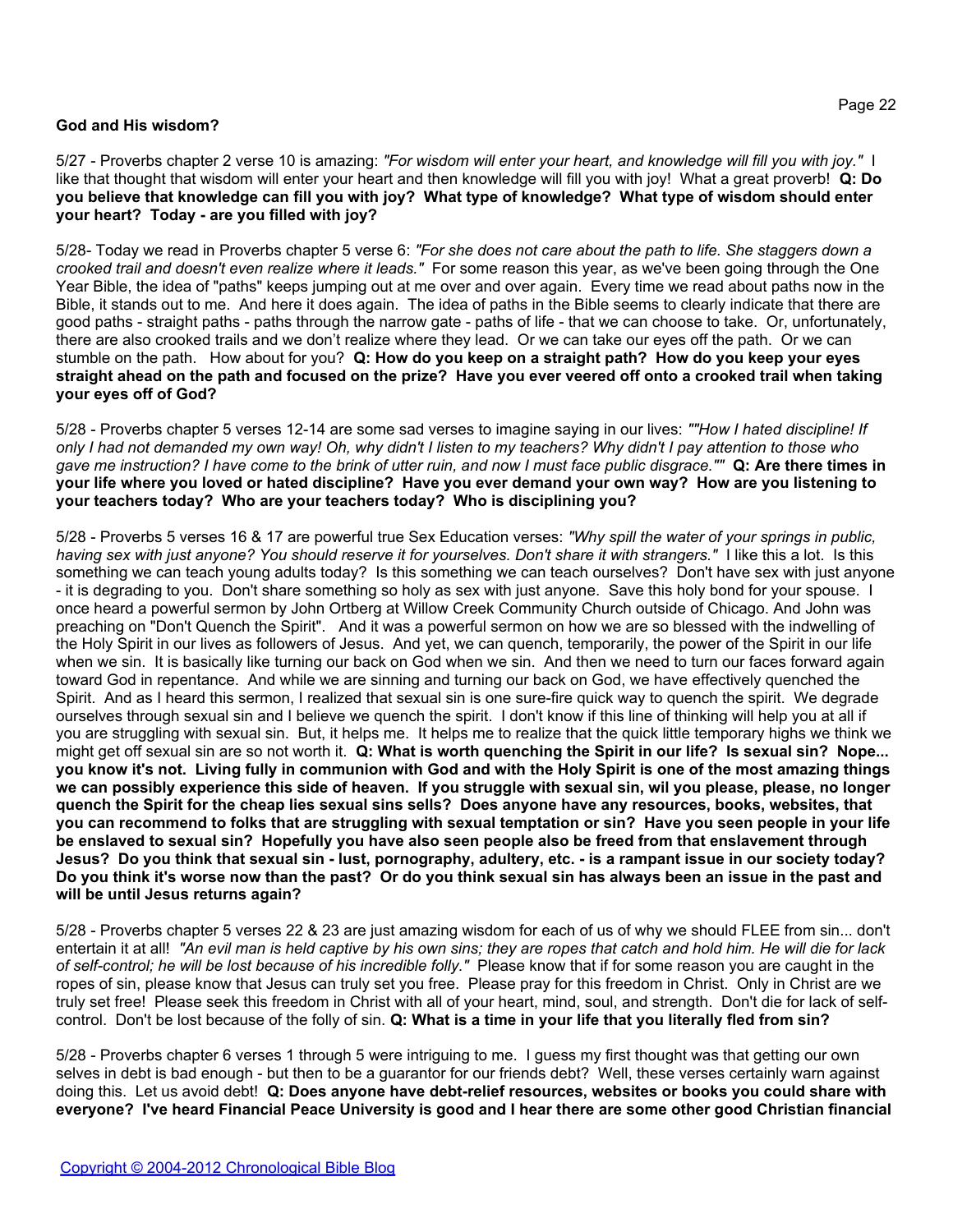**management / debt relief books & seminars out there. It's amazing how wise it is to get out of debt and to save \$. I've often heard that it is wise to give 10% of your income and save 10% of your income with each check that comes in. What's your reaction to this type of formula?**

5/28 - Proverbs chapter 7 verse 25 reminds us once again of the importance of guarding our hearts, the very wellspring of our lives: *"Don't let your hearts stray away..."* **Q: Is there anything in your life that is causing your heart to stray away from God's Truth? Will you not allow you heart to go down that dangerous path? Will you return your heart's allegiance wholly to your Maker and Provider? Will you allow your heart to be chained to God alone, and not to any temptations or sins?**

5/29 - I love the beginning of Proverbs chapter 8 with the imagery of Wisdom calling out to all humankind! Do you hear the call of wisdom in your life today?? Today we read in Proverbs chapter 8 verses 10 & 11: *"Choose my instruction rather than silver, and knowledge over pure gold. For wisdom is far more valuable than rubies. Nothing you desire can be compared with it." Q:* **How are you seeking God's instruction in your life above all else? Do you agree with this Proverb that wisdom is far more valuable than riches? Is reading the Bible each day in 2010 adding to your wisdom? Are you seeking to do more than just read the Bible this year? How are you diving into further study of the Bible? How are you allowing your study of the Bible to transform you? How are you allowing the Bible to change how you think, act, and live? How are you allowing the Bible to give you godly wisdom?**

5/29 - Proverbs 8 verse 13 is a powerful look at what Wisdom hates! *"That is why I hate pride, arrogance, corruption, and perverted speech." Q:* **When you look at your own life - do you hate pride, arrogance, corruption and perverted speech in your own behavior?**

5/29 **-** Proverbs chapter 8 verse 36 today tells us - *""But those who miss me have injured themselves. All who hate me love death.""* This is a powerful reminder of why we should seek and love God's wisdom all of our lives. Let us not injure ourselves! Let us not hate wisdom. Let us not love death. **Q: How do you make sure that you don't miss God in your life?**

5/29 **-** Proverbs chapter 9 verses 5 & 6 are a reminder that not only does Temptation call us (as we've read earlier in Proverbs this year), but Wisdom calls out to us as well! *"Come, eat my food, and drink the wine I have mixed. Leave your foolish ways behind, and begin to live; learn how to be wise."* **Q: Which voice are you listening to these days? Whose invitation are you accepting? Temptation's? Or Wisdom's? Whose call will you answer? I love all of our Proverbs readings about wisdom these days. And obviously I think most of us would agree that we are finding wisdom in the Bible. My question for today is this - can we find wisdom outside of the Bible? For example, I read Jim Collins famous business book "Good to Great" a few years ago, and I believe I found some business wisdom in this book. I listen to Dennis Prager's radio show and think that I gain some wisdom from his comments on occasion. I read the Wall Street Journal and think that gives me some wisdom periodically. I think the difference though between these 3 modern day sources and the Bible is that Good to Great, Dennis Prager, and the Wall Street journal are not 100% wisdom 100% of the time. Whereas the Bible I believe is 100% wisdom 100% of the time. How about you? Do you think you get wisdom in places outside of the Bible today? Where are those places?**

5/29 - Proverbs chapter 10 verse 27 teaches us - *"Fear of the LORD lengthens one's life, but the years of the wicked are cut short." Q:* **Do you agree that the fear of the Lord lengthens your life? Why or why not? How is the fear of the Lord is a good thing?**

5/29 - Proverbs chapter 10 verse 29 teaches us today: "*The way of the LORD is a refuge for the righteous."* This is a great teaching that those who trust in God are covered with a hedge of protection. Thank God for this protection! I know I need it. And I believe that God oftentimes protects us in ways that we do not even consciously realize... As we pray in the Lord's prayer - *"Lead us not into temptation, but deliver us from evil."* Amen. **Q: How is God your refuge?**

5/29 - Proverbs chapter 10 verses 31 & 32 are great reminders of how very important the words that come out of our mouths are! They reflect the condition of our hearts... **Q: What are the types of words that are coming out of your mouth these days? Are they helpful to others? Do they give wise advice?**

5/30 **-** Proverbs chapter 11 verse 2 is so true and is something I personally need to be reminded of constantly - *"Pride*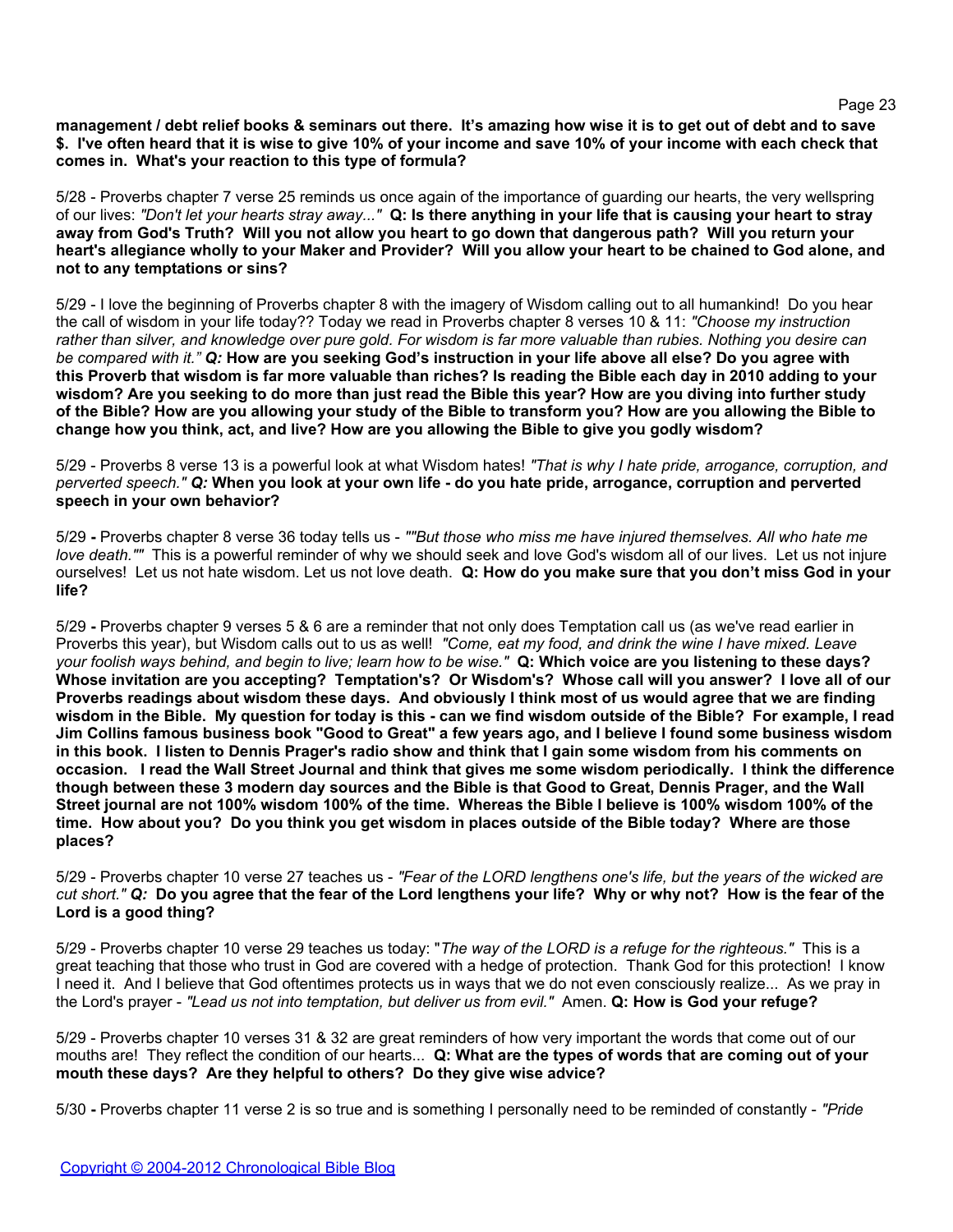*leads to disgrace, but with humility comes wisdom."* Let us pray for humility... **Q: Have you ever struggled with pride issues? How did you overcome those issues? Do you agree with the Proverb today that pride can lead to disgrace? Do you think it's true that wisdom comes with humility? Do you ever pray to God to keep you humble? Do you think this might be a good prayer to pray on occasion? Or maybe even very often?**

5/30 **-** wow... this is a powerful Proverb in chapter 11 verse 4 today - *"Riches won't help on the day of judgment, but right living is a safeguard against death."* **Q: Based on our Proverb today, what are you focusing your life on? Is right living one of your focuses? Think it should be? (right living through your faith in Jesus of course - not "trying" or "working" to live right on your own will or power...)**

5/30 - Proverbs chapter 11 verse 5 stands out at me today, mostly because I've caught myself telling a couple of "white lies" recently.... and I so regret that I did so! There was no value in them.... I want honesty and not lies to come out of my mouth! *"The godly are directed by their honesty." Q:* **how about you? Are you directed by honesty? Do you place honestly as a major guiding principle in your life? Do you ever catch yourself telling white lies? Do you confess these to God and to others? Do you think we should we confess white lies? Why or why not?**

5/30 - Proverbs chapter 11 verse 7 today teaches us: *"When the wicked die, their hopes die with them, for they rely on their own feeble strength."* This is a great reminder of why we should not only not carry our burdens on our own, but we should also not rely on our own strength. Our strength is fleeting... **Q: Will you instead rely on the Eternal Strength that will never fail you? Have you seen in your life how your own strength can fail you? Have you ever been strengthened by the Holy Spirit? How are you able to discern when you are doing things from your own strength compared to when you are being strengthened by the Holy Spirit? How do you surrender your own strength and instead rely on God's strength?**

5/30 - Proverbs Chapter 11 verse 8 today teaches us: *"The godly are rescued from trouble, and it falls on the wicked instead."* This is a great reminder that God rescues those who trust in Him! **Q: Has God ever rescued you? More than once? Are you willing to share with us in the Comments section below a time that without a doubt God rescued you?**

5/30 - Proverbs chapter 11 verse 11 today teaches us: *"Upright citizens bless a city and make it prosper."* This is a great reminder to each of us to be good citizens and to bless our cities! **Q: How are you striving to be an upright citizen blessing your city and helping to make it prosper? Do you see spiritual issues in your city today? How are you helping to right those spiritual wrongs in your city? Do you pray for your city regularly? Do you think you should? Will you join me in praying for our cities?**

5/30 - Proverbs chapter 11 verses 12 & 13 today talk about how foolish it is to belittle a neighbor or gossip about others: "It is foolish to belittle one's neighbor; a sensible person keeps quiet. A gossip goes around telling secrets, but those who are trustworthy can keep a confidence." I have to admit - these verses are convicting to me today - as I've been doing this recently. It makes me sad to realize that I have, but I have. I pray that instead of me thinking I am so righteous that I can talk behind someone's back that I will instead remain silent. I pray for silence upon my tongue when it comes to gossip or belittling others... **Q: Have you ever struggled with gossip? How did you overcome this temptation to gossip?**

5/30 - Proverbs chapter 11 verse 14 teaches us today: *"Without wise leadership, a nation falls; there is safety in having many advisers."* This is a great teaching that it is wise to seek the counsel of others! Whether it is a nation or in our own lives, this is wise advice. We can't figure it all out on our own. We need many others in our lives to help counsel us along The Way. We certainly need the Bible to help counsel us along The Way... **Q: Do you have advisers in your life today? Are there times that you try to figure things out just on your own rather than consulting advisers? Which way works better? Has the counsel of advisers in your life ever changed how you might have approached a situation on your own? If you don't have advisers in your life, do you think you should? Where do you think you can find wise advisers these days? In church? In a small group? In a Bible study?**

5/30 - Proverbs chapter 11 verse 15 is saying one thing - which I get - but for some reason today, something else is being said to my heart. Here's the verse: *"Guaranteeing a loan for a stranger is dangerous; it is better to refuse than to suffer later.*" It's that last half of this verse that is jumping out at me - and in a way unrelated to loan guarantees. :) Here's the tangent this verse brought to mind for me today. I am someone who does not do a very good job of "refusing" much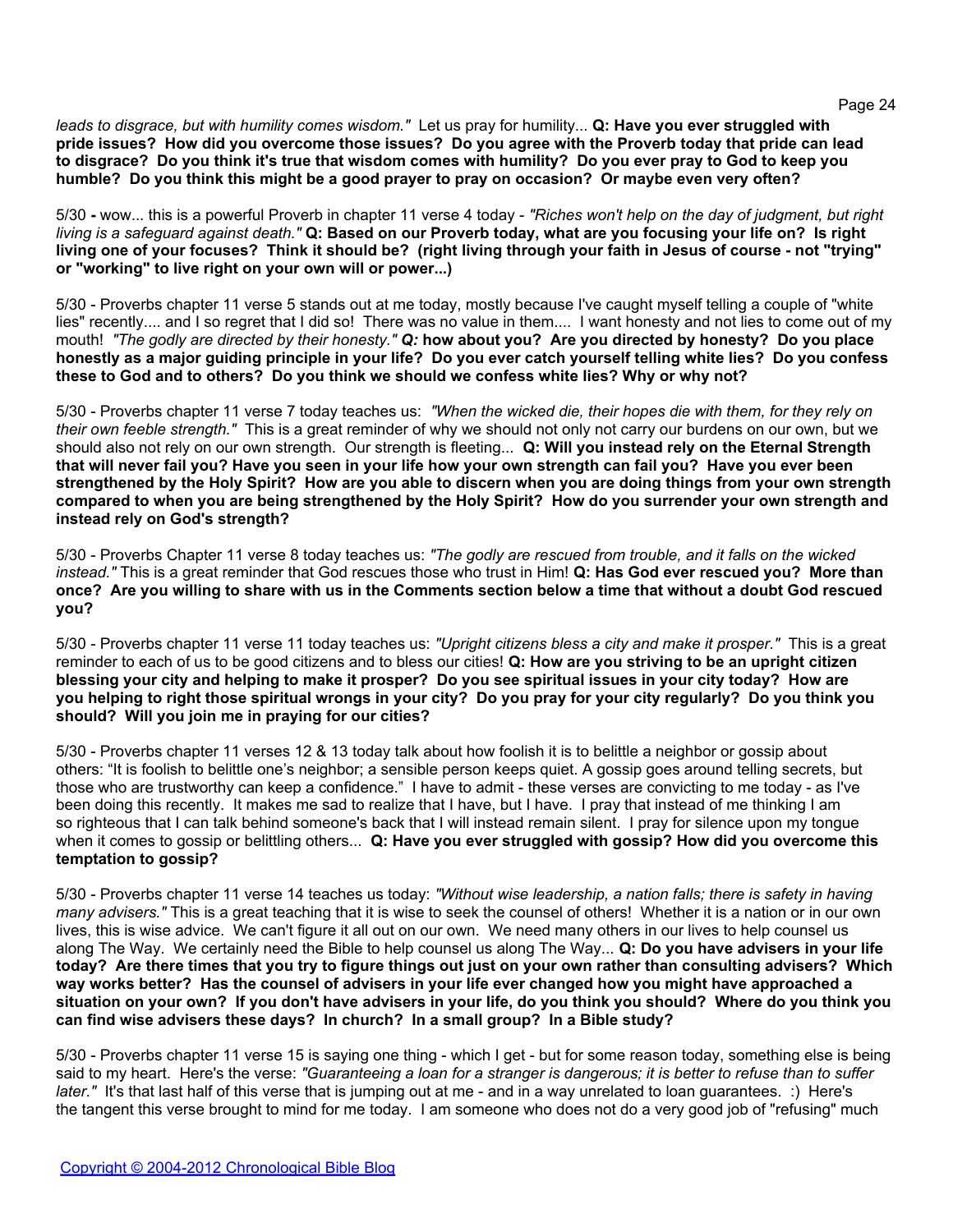of anything. I say yes to way too much and take on way too much. And part of me really enjoys this - I feel wanted, loved, invited, needed, busy, etc. But then... I suffer later. I then feel overbooked, stretched thin, and just plain tired and grouchy. So, for me, the second half of this verse tonight is a good verse on boundaries - it's better to refuse than suffer later.... I like that.... I need that! **Q: How are you with setting boundaries? Do you know when to say No and when to say Yes? What are some disciplines you practice to make sure you set appropriate boundaries? Has anyone read the ["Boundaries" book](http://blank/) [by](http://blank/) [Henry](http://blank/) [Cloud?](http://blank/) I hear it is fantastic from friends of mine that have read it! In fact, I heard it's great for small groups too. May be just what the doctor ordered for me...**

5/30 - Today Proverbs chapter 11 verse 18 teaches us: *"Those who sow righteousness reap a sure reward."* **Q: How are you sowing righteousness in your life? Do you love others at the same level you love yourself? Are you working diligently for your employer? Are you serving the poor? Do you believe that the farming analogy of sowing and reaping in this Proverb is true? And like any good farming analogy, will you patiently sow and patiently await the time of reaping of your sure reward?**

5/31 - Today in Proverbs chapter 14 verse 2 we read – *"He whose walk is upright fears the LORD."* What does it mean to you to fear the Lord? Is it possible that for us to have some fear of the Lord is healthy? Why would fear of the Lord be healthy? Don't get me wrong – I'm not suggesting we live our lives in abject fear of God all of the time. But - this Proverb is in the Bible - and it says that someone whose walk is upright fears the Lord. So, I do humbly suggest that there is a healthy fear of God that each of us should recognize. (along with a raging LOVE of God as well of course) **Q: Based on our Proverb today, do you fear God at all? Do you think that you should have any fear God? Why or why not?**

5/31 - I once heard a pastor say a few words about Proverbs chapter 14 verse 4: *"An empty stable stays clean, but no income comes from an empty stable."* Basically this pastor was talking about how things were a little bit hectic around the church - due to church growth and related growing pains. And he brought up this verse, with the point being that it is a blessing that the church is not "clean" - in the spic & span sense - because this means a lot of things are happening. There is "income". There are people getting to know God and Jesus. And yes, there are some messes. But it's better than a spic & span clean stable / church where nothing is happen. I like that analogy. I also once heard this same pastor refer to church as a "majestic mess." I like that too! :) Church is not a spic & span clean place all the time. There are messes. There are humans on staff with the church - and humans coming to the church. We are not spic & span clean people all the time. And that's okay. Church is indeed a majestic mess, in the best sense of the word! Speaking of empty clean stables - let us not forget that our Lord Himself came to this world in a full & messy stable! **Q: Do you think it is okay for church to be a bit "messy" at times? How much mess is too much? Are you okay if the various "stables" in your life are not empty and clean all of the time? Do you see how a full & messy "stable" can demonstrate that "income" is being generated? Why do you suppose that Jesus came to this world in a full & messy stable?**

5/31 - Proverbs chapter 14 verse 8 is great wisdom - *"The wise look ahead to see what is coming, but fools deceive themselves."* Jesus taught that we should live our lives not worrying about tomorrow. However - this Proverb does show there is wisdom in looking ahead to see what is coming. Don't worry about it - but pay attention to it! For example, we shouldn't deceive ourselves into thinking that we can be reckless with our health today - we should know what this will do to us tomorrow. We should see what is coming. **Q: How do you think we should balance wisely looking ahead to see what is coming versus not worrying about tomorrow? Should we be looking toward the future on occasion? Or just try to stay focused on today?**

5/31 - Wow. Proverbs 14 verse 9 I don't think I've ever really noticed before - *"Fools make fun of guilt, but the godly acknowledge it and seek reconciliation."* How true is this? Wow... Guilt is real. Valid. And yes perhaps we can overdo it... but it's real and it's purpose is to call us to reconciliation with God. Great Proverb here...Let us not carry guilt around, but let us give our guilt over to Jesus! **Q: How do you acknowledge guilt? When you are guilty do you seek reconciliation with God?** 

5/31 - How's this for a sobering Proverb in verse 12 today - *"There is a path before each person that seems right, but it ends in death."* Things that make you go hmmm.... **Q: think this Proverb is true? I do. I know it is. And I think it is a Proverb that should make each of us stop and think about the path we are on now. Is it the path God wants us to be on? Or is it perhaps a path that looks attractive to the world (remember the Fallen world info at the beginning of this post...)? We all have paths to choose in our life. Many times over we will have to choose which path to walk upon. Are you walking upon God's path for you toward light and life?**